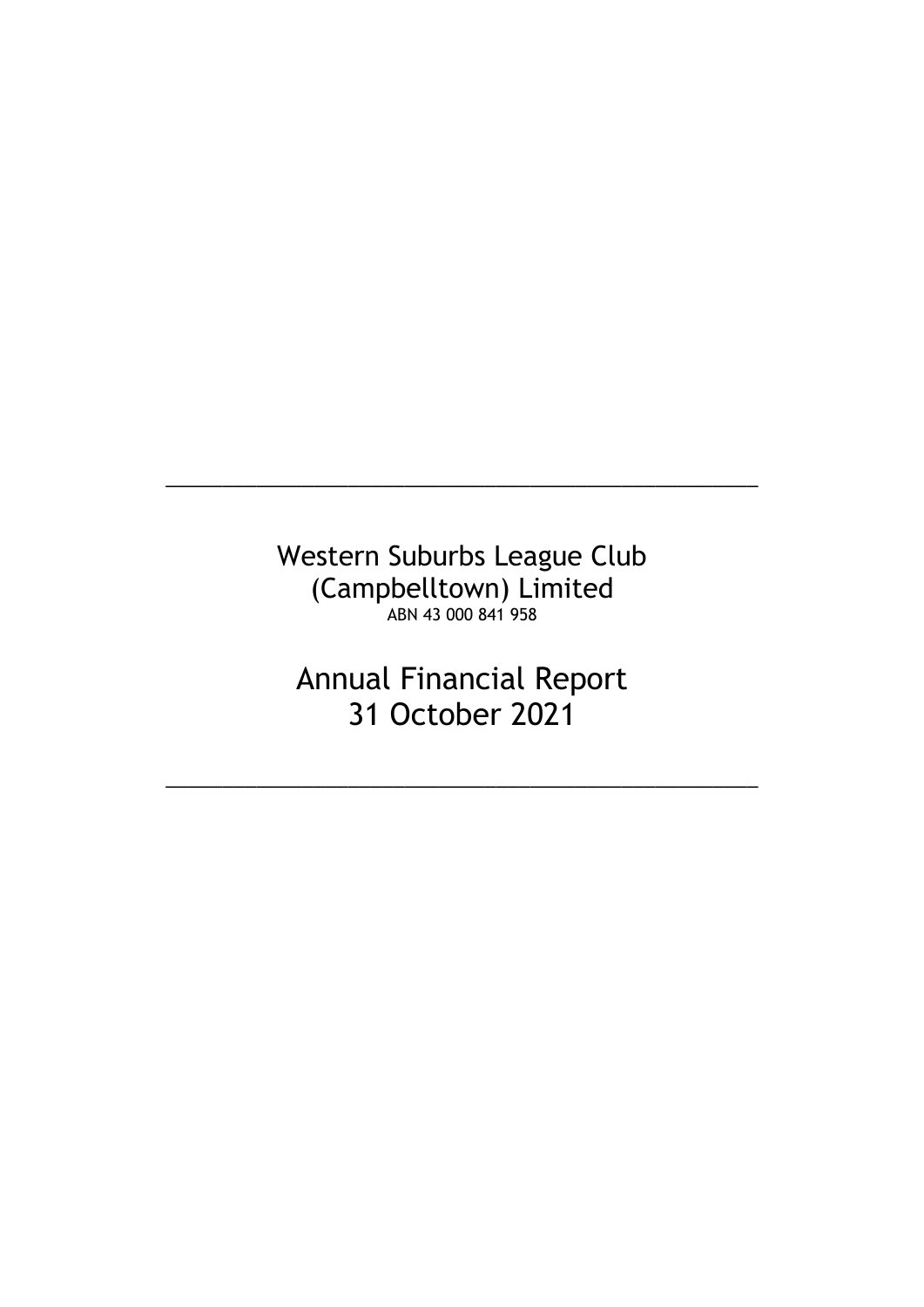# Western Suburbs League Club (Campbelltown) Limited Directors' Report

The directors present their report, together with the financial statements of Western Suburbs League Club (Campbelltown) Limited (the company) for the year ended 31 October 2021.

# **Directors**

The directors of the company in office at any time during or since the end of the financial year are:

| <b>Name</b>                 | Occupation and Period of Directorship                             |
|-----------------------------|-------------------------------------------------------------------|
| Alan Buxton - Chairman      | <b>Bank Manager</b><br>Director since 23 February 2003            |
| Paul Lake - Deputy Chairman | <b>Retired Business Manager</b><br>Director since 30 April 2003   |
| Warren Thomson              | <b>Retired Builder</b><br>Director since 30 June 2003             |
| Roy Warby                   | Accountant<br>Director since 5 March 1995                         |
| Martin Bullock              | CEO, Western Sydney Academy of Sport<br>Director since 4 May 2007 |
| Stephen Stewart             | Manager<br>Director since 1 December 2009                         |
| Stephen Noyce               | General Manager<br>Director since 7 June 2016                     |

## Directors' meetings

The number of directors' meetings and number of meetings attended by each of the directors of the company during the financial year is:

| <b>Director</b> | Number of<br><b>Meetings Attended</b> | Number of<br>Meetings Held * |  |
|-----------------|---------------------------------------|------------------------------|--|
| Mr A Buxton     | 13                                    | 13                           |  |
| Mr P Lake       | 13                                    | 13                           |  |
| Mr W Thomson    | 13                                    | 13                           |  |
| Mr R Warby      | 13                                    | 13                           |  |
| Mr M Bullock    | 13                                    | 13                           |  |
| Mr S Stewart    | 13                                    | 13                           |  |
| Mr S Noyce      | 13                                    | 13                           |  |

\* Number of meetings held during the time the director held office during the year.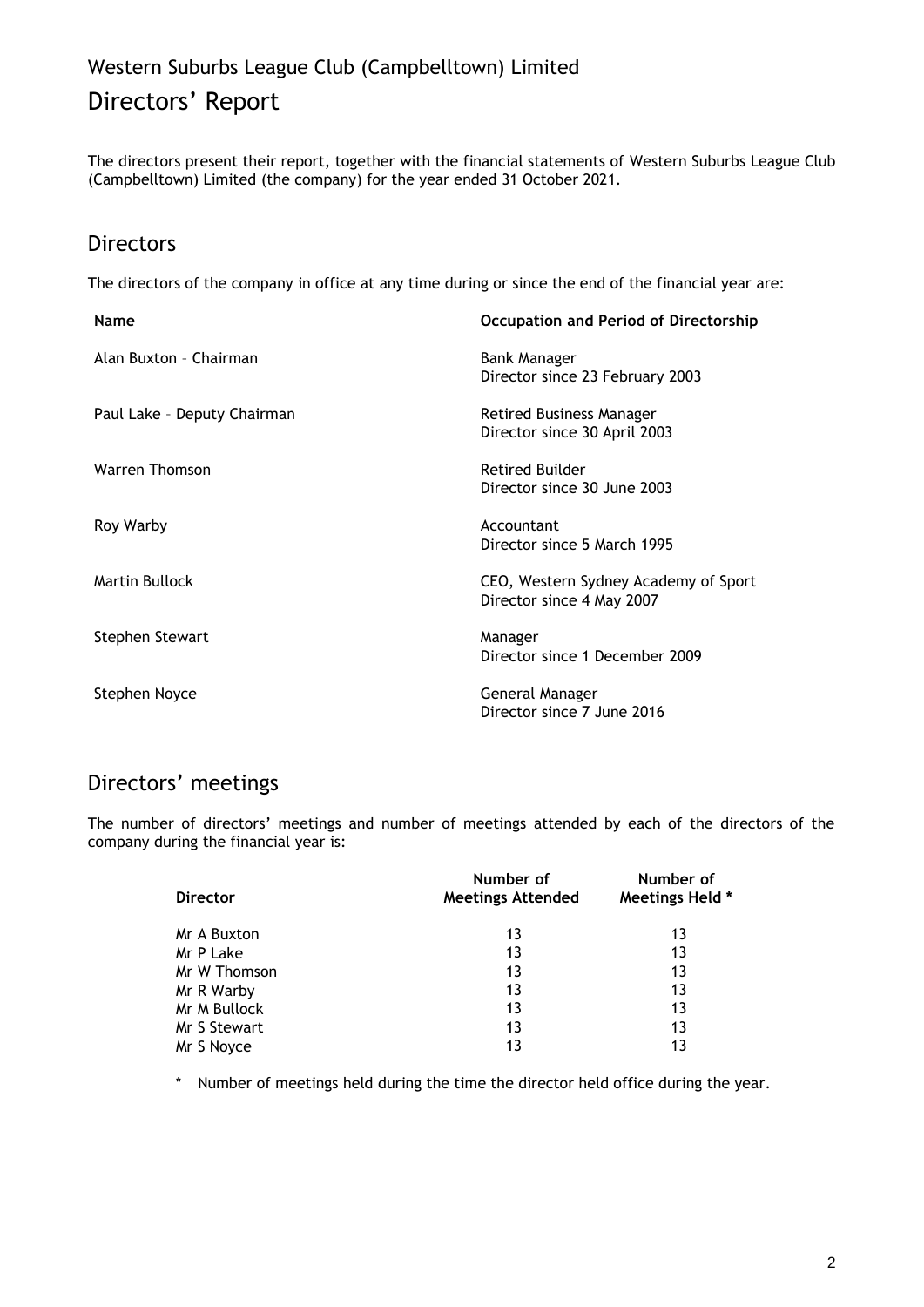# Western Suburbs League Club (Campbelltown) Limited Directors' Report

# Membership

The company is a company limited by guarantee and is without share capital. The number of members as at 31 October 2021 and the comparison with last year is as follows:

|                                            | 2021           | 2020           |
|--------------------------------------------|----------------|----------------|
| <b>Full Members</b>                        | 75,201         | 76,245         |
| Social Member                              | 6              | 114            |
| <b>Pensioner Members</b>                   | 2,454          | 2,782          |
| <b>Permanent Members</b>                   | 199            | 201            |
| Life Member                                | 4              | 5              |
| Honorary                                   | $\overline{2}$ | $\overline{2}$ |
| <b>Tennis Club</b>                         |                |                |
| Life Member<br>$\blacksquare$              | $\overline{2}$ | $\overline{2}$ |
| Junior Member                              | 121            | 94             |
| Camden Lakeside                            |                |                |
| Junior Member                              | 27             | 12             |
| Cadet Member<br>$\blacksquare$             | 3              | 14             |
| Colt Member<br>$\overline{\phantom{a}}$    | 4              | 6              |
| Country Member<br>$\overline{\phantom{a}}$ | 290            | 324            |
| Life/Honorary<br>$\overline{\phantom{a}}$  | 11             | 20             |
| Midweek Member<br>$\overline{\phantom{a}}$ | 175            | 208            |
| Sunday Member<br>$\overline{\phantom{a}}$  | 130            | 62             |
| Social Member<br>٠                         | 55             | 106            |
|                                            | 78,684         | 80,197         |

# Members' limited liability

In accordance with the Constitution of the company, every member of the company undertakes to contribute an amount limited to \$2 per member in the event of the winding up of the company during the time that he / she is a member or within one year thereafter. At 31 October 2021 there were 78,684 members.

# Operating result

The net profit before tax for the year amounted to \$4,761,839 compared with \$7,221,995 for the prior year. This resulted after charging \$8,728,204 (2020: \$8,603,372) for depreciation & amortisation.

# **Objectives**

## Short term

To provide for members and guests a social club with all first class facilities of a club and to assist generally in the promotion and propagation of sports.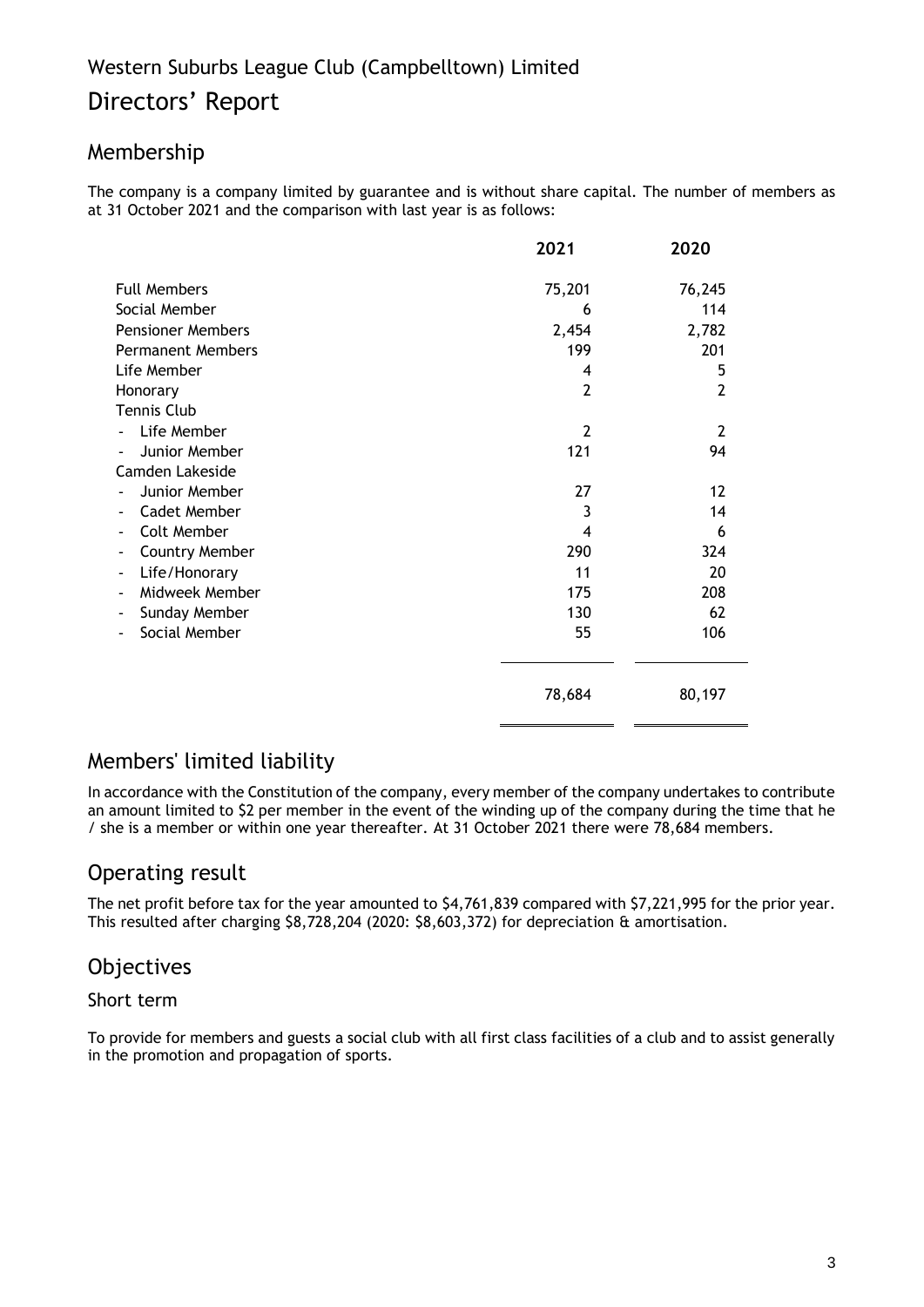# Western Suburbs League Club (Campbelltown) Limited

# Directors' Report

# Objectives (continued)

## Long term

To sustain our position as a leading facility in Western Sydney to ensure our long term support of junior sports and the wider community in that region and beyond.

# Strategy for achieving the objectives

Principal strategies include:

- $\mathbf 1$ . Maximising advantage from our investment holdings,
- $2.$ Maximising advantage from marketing opportunities.
- Providing a broad range of offerings, and  $\overline{3}$ .
- $\overline{4}$ . Maintaining high customer service standards.

# **Principal Activities**

The principal activities of the company during the year consisted of the encouragement of games and sport. This has been the Club's focus since inception.

There have been no other significant changes in the nature of these activities during the year.

# How these activities assist in achieving the objectives

The activities assist in generating revenue to fund for the sporting activities and the promotion and propagation of junior sports, and to provide first class facilities for members.

# Performance measurement and key performance indicators

Performance is assessed regularly against relevant internal and industry benchmarks enabling assessment as to whether strategic initiatives have been effective in achieving company short and long term objectives.

# Auditor's Independence Declaration

A copy of the auditor's independence declaration as required under Section 307C of the Corporations Act 2001 is set out on page 5.

Signed in accordance with a resolution of the directors.

Dated at Campbelltown this 13th day of December 2021.

**Alan Buxton** Director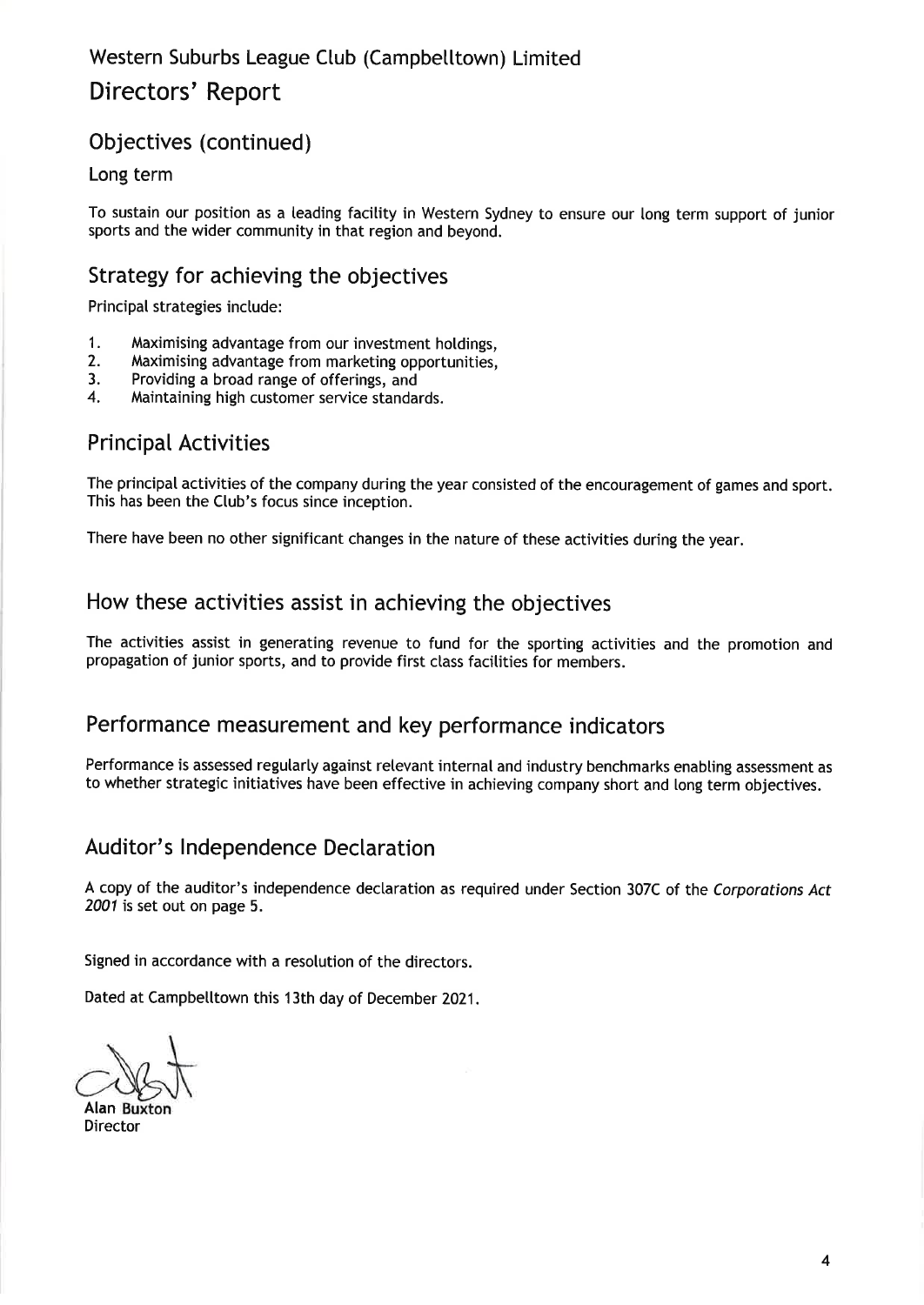

## **DECLARATION OF INDEPENDENCE BY CLAYTON EVELEIGH TO THE DIRECTORS OF WESTERN SUBURBS LEAGUE CLUB (CAMPBELLTOWN) LIMITED**

As lead auditor of Western Suburbs League Club (Campbelltown) Limited for the year ended 31 October 2021, I declare that, to the best of my knowledge and belief, there have been:

- 1. No contraventions of the auditor independence requirements of the *Corporations Act 2001* in relation to the audit; and
- 2. No contraventions of any applicable code of professional conduct in relation to the audit.

1 Vayt

Clayton Eveleigh Director

**BDO Audit Pty Ltd**

Sydney, 13 December 2021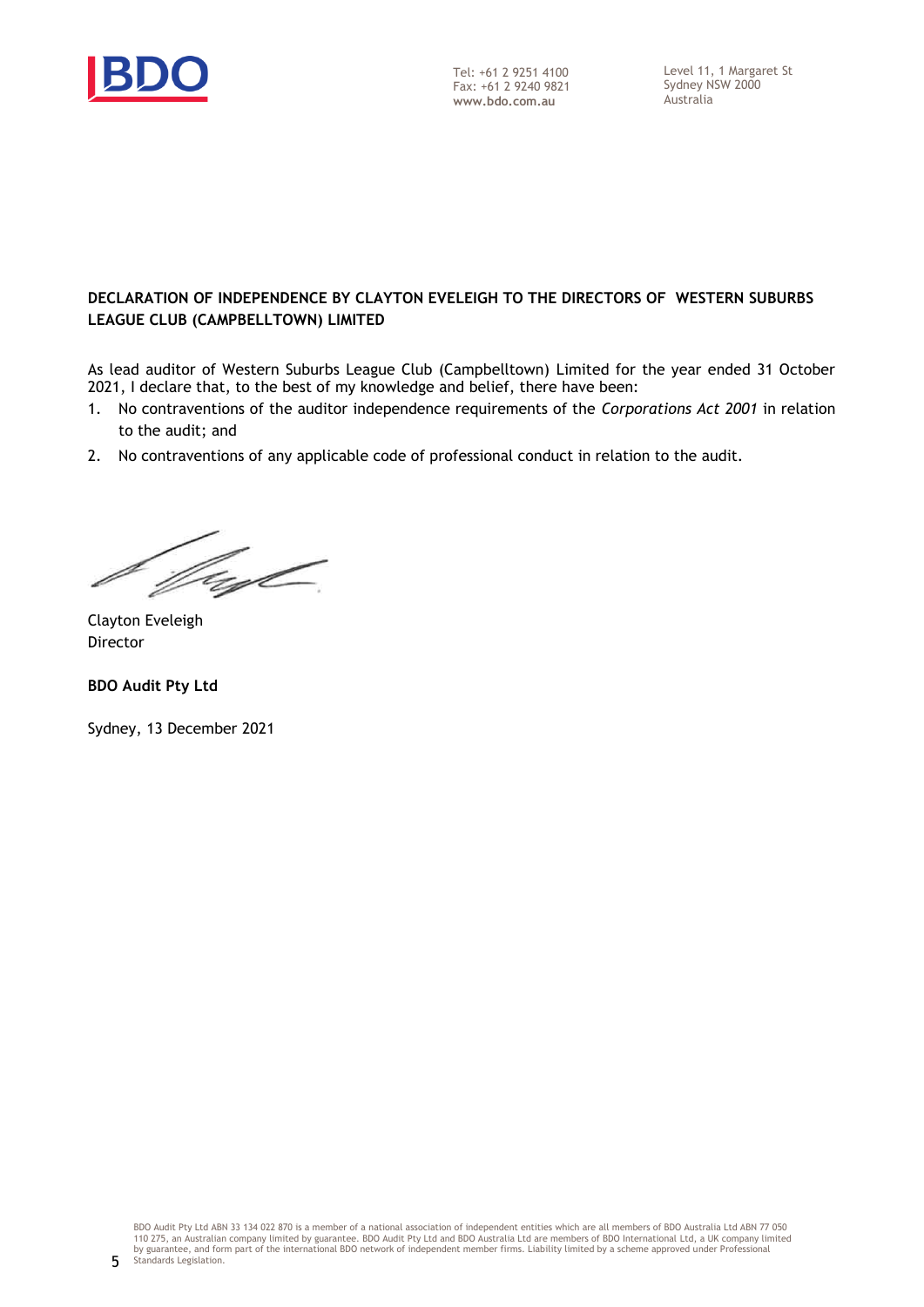

Level 11, 1 Margaret St Sydney NSW 2000 Australia

### **INDEPENDENT AUDITOR'S REPORT**

To the members of Western Suburbs League Club (Campbelltown) Limited

## **Report on the Audit of the Financial Report**

#### **Opinion**

We have audited the financial report of Western Suburbs League Club (Campbelltown) Limited (the Company), which comprises the statement of financial position as at 31 October 2021, the statement of profit or loss and other comprehensive income, the statement of changes in members' funds and the statement of cash flows for the year then ended, and notes to the financial report, including a summary of significant accounting policies, and the directors' declaration.

In our opinion the accompanying financial report of Western Suburbs League Club (Campbelltown) Limited, is in accordance with the *Corporations Act 2001*, including:

- (i) Giving a true and fair view of the Company's financial position as at 31 October 2021 and of its financial performance for the year ended on that date; and
- (ii) Complying with Australian Accounting Standards Reduced Disclosure Requirements and the *Corporations Regulations 2001*.

#### **Basis for opinion**

We conducted our audit in accordance with Australian Auditing Standards. Our responsibilities under those standards are further described in the *Auditor's responsibilities for the audit of the Financial Report* section of our report. We are independent of the Company in accordance with the *Corporations Act 2001*  and the ethical requirements of the Accounting Professional and Ethical Standards Board's APES 110 *Code of Ethics for Professional Accountants* (the Code) that are relevant to our audit of the financial report in Australia. We have also fulfilled our other ethical responsibilities in accordance with the Code.

We confirm that the independence declaration required by the *Corporations Act 2001*, which has been given to the directors of the Company, would be in the same terms if given to the directors as at the time of this auditor's report.

We believe that the audit evidence we have obtained is sufficient and appropriate to provide a basis for our opinion.

#### **Other information**

The directors are responsible for the other information. The other information obtained at the date of this auditor's report is information included in the Director's Report, but does not include the financial report and our auditor's report thereon.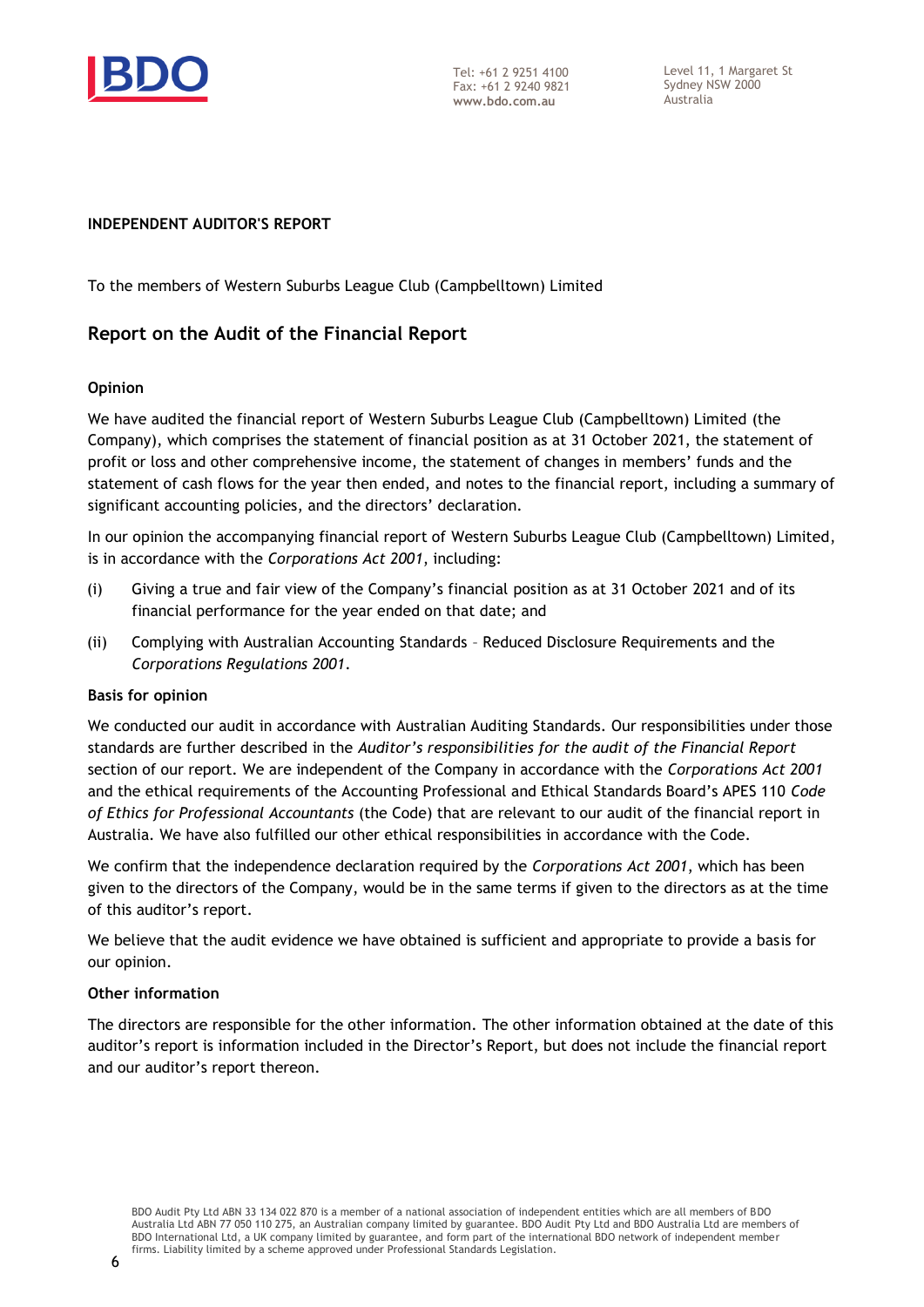

Our opinion on the financial report does not cover the other information and accordingly we do not express any form of assurance conclusion thereon.

In connection with our audit of the financial report, our responsibility is to read the other information and, in doing so, consider whether the other information is materially inconsistent with the financial report or our knowledge obtained in the audit, or otherwise appears to be materially misstated.

If, based on the work we have performed on the other information obtained prior to the date of this auditor's report, we conclude that there is a material misstatement of this other information, we are required to report that fact. We have nothing to report in this regard.

### **Responsibilities of the directors for the Financial Report**

The directors of the Company are responsible for the preparation of the financial report that gives a true and fair view in accordance with Australian Accounting Standards – Reduced Disclosure Requirements and the *Corporations Act 2001* and for such internal control as the directors determine is necessary to enable the preparation of the financial report that gives a true and fair view and is free from material misstatement, whether due to fraud or error.

In preparing the financial report, the directors are responsible for assessing the Company's ability to continue as a going concern, disclosing, as applicable, matters related to going concern and using the going concern basis of accounting unless the directors either intend to liquidate the Company or to cease operations, or has no realistic alternative but to do so.

### **Auditor's responsibilities for the audit of the Financial Report**

Our objectives are to obtain reasonable assurance about whether the financial report as a whole is free from material misstatement, whether due to fraud or error, and to issue an auditor's report that includes our opinion. Reasonable assurance is a high level of assurance, but is not a guarantee that an audit conducted in accordance with the Australian Auditing Standards will always detect a material misstatement when it exists. Misstatements can arise from fraud or error and are considered material if, individually or in the aggregate, they could reasonably be expected to influence the economic decisions of users taken on the basis of this financial report.

A further description of our responsibilities for the audit of the financial report is located at the Auditing and Assurance Standards Board website [\(http://www.auasb.gov.au/Home.aspx\)](http://www.auasb.gov.au/Home.aspx) at: [http://www.auasb.gov.au/auditors\\_responsibilities/ar4.pdf](http://www.auasb.gov.au/auditors_responsibilities/ar4.pdf)

This description forms part of our auditor's report.

**BDO Audit Pty Ltd**

Clayton Eveleigh Director

Sydney, 13 December 2021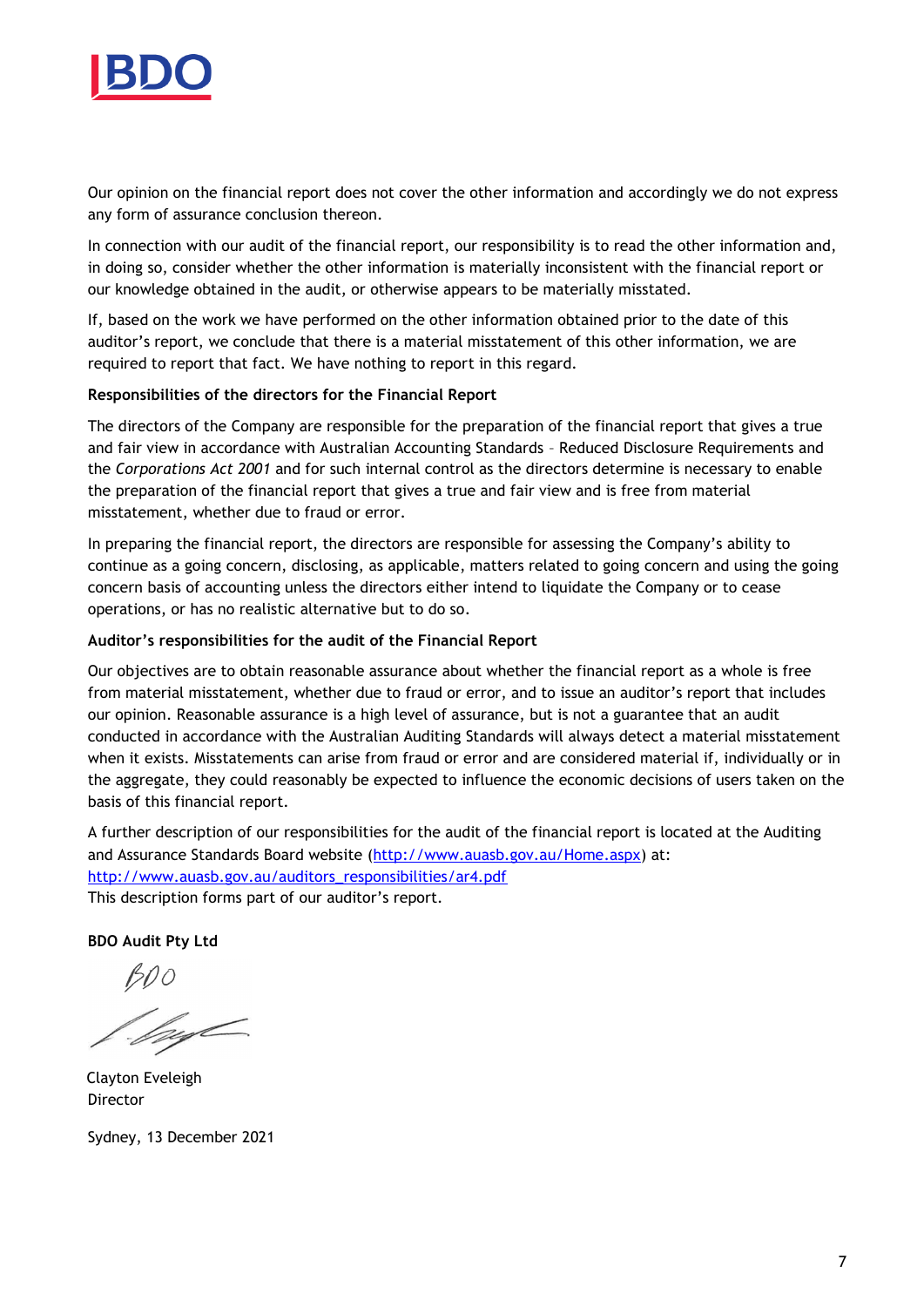# Directors' Declaration

The directors of Western Suburbs League Club (Campbelltown) Limited declare that:

- In the Directors' opinion the financial statements and notes set out on pages 9 to 28, are in accordance  $(a)$ with the Corporations Act 2001, including:
	- $(i)$ Giving a true and fair view of the company's financial position as at 31 October 2021 and of its performance, for the financial year ended on that date; and
	- $(ii)$ Complying with Australian Accounting Standards - Reduced Disclosure Requirements and Corporations Regulations 2001.
- $(b)$ There are reasonable grounds to believe that the company will be able to pay its debts as and when they become due and payable.

Signed in accordance with a resolution of the directors.

Dated at Campbelltown this 13th day of December 2021.

**Alan Buxton** Director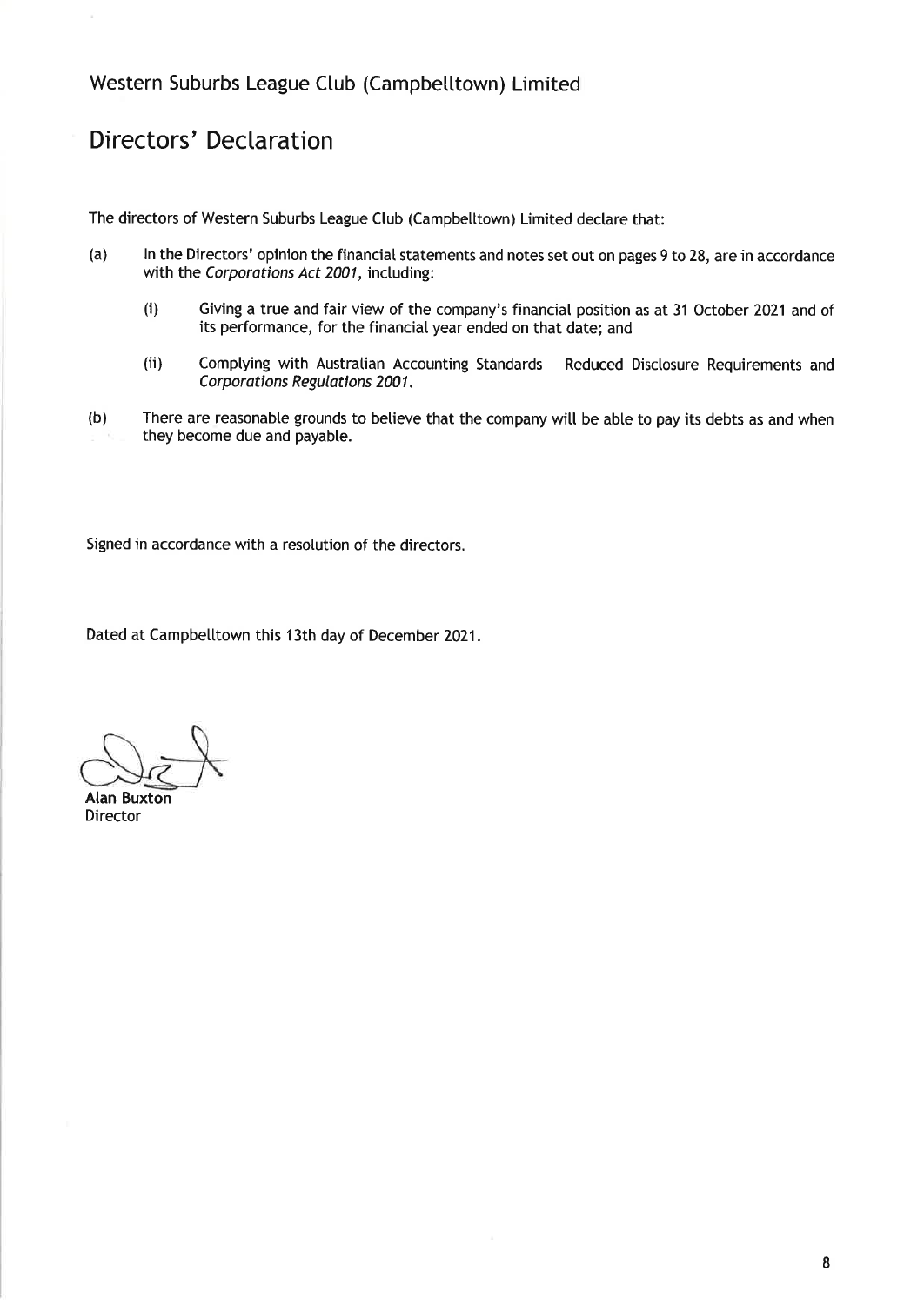# Western Suburbs League Club (Campbelltown) Limited

# Statement of Profit or Loss and Other Comprehensive Income For the Year Ended 31 October 2021

|                                                                                                                                                                                            | <b>Note</b>                      | 2021<br>\$                                                                                                   | 2020<br>\$                                                                                                     |
|--------------------------------------------------------------------------------------------------------------------------------------------------------------------------------------------|----------------------------------|--------------------------------------------------------------------------------------------------------------|----------------------------------------------------------------------------------------------------------------|
| Revenue and other income                                                                                                                                                                   |                                  |                                                                                                              |                                                                                                                |
| Sale of goods<br>Rendering of services<br>Other revenue<br>Other income                                                                                                                    |                                  | 13,377,545<br>49, 476, 177<br>61,196<br>1,200,000                                                            | 13,559,849<br>53,050,069<br>62,739<br>4,584,000                                                                |
| Total revenue                                                                                                                                                                              | 1                                | 64, 114, 918                                                                                                 | 71,256,657                                                                                                     |
| <b>Expenses</b><br>Cost of goods sold<br>Poker machine duties<br>Employment and staffing expenses<br>Entertainment, marketing and promotional costs<br>Property expenses<br>Other expenses |                                  | (5,726,186)<br>(11,602,256)<br>(17, 929, 616)<br>(3,589,375)<br>(6,627,159)<br>(3,714,917)<br>(49, 189, 509) | (5,843,450)<br>(12, 425, 315)<br>(20, 244, 399)<br>(4,731,207)<br>(6,642,671)<br>(3,476,518)<br>(53, 363, 560) |
| Earnings before depreciation expense and finance costs                                                                                                                                     |                                  | 14,925,409                                                                                                   | 17,893,097                                                                                                     |
| Depreciation expense<br>Finance costs<br>Loss on disposal of property, plant and equipment<br>Loss on terminated capital work in progress                                                  | $\overline{2}$<br>$\overline{2}$ | (8,728,204)<br>(67, 287)<br>(1,368,079)                                                                      | (8,603,372)<br>(60, 480)<br>(609, 939)<br>(1, 397, 311)                                                        |
| Profit before income tax                                                                                                                                                                   |                                  | 4,761,839                                                                                                    | 7,221,995                                                                                                      |
| Income tax expense                                                                                                                                                                         | 18(c)                            |                                                                                                              |                                                                                                                |
| Net profit after income tax expense attributable to<br>members                                                                                                                             |                                  | 4,761,839                                                                                                    | 7,221,995                                                                                                      |
| Other comprehensive income                                                                                                                                                                 |                                  |                                                                                                              |                                                                                                                |
| Gain on revaluation of freehold land                                                                                                                                                       | 5                                | 5,071,447                                                                                                    | 1,690,348                                                                                                      |
| Other comprehensive income for the year, net of tax                                                                                                                                        |                                  | 5,071,447                                                                                                    | 1,690,348                                                                                                      |
| Total comprehensive income for the year, net of tax                                                                                                                                        |                                  | 9,833,286                                                                                                    | 8,912,343                                                                                                      |

The Statement of Profit or Loss and Other Comprehensive Income should be read in conjunction with the accompanying notes set out on pages 13 to 28.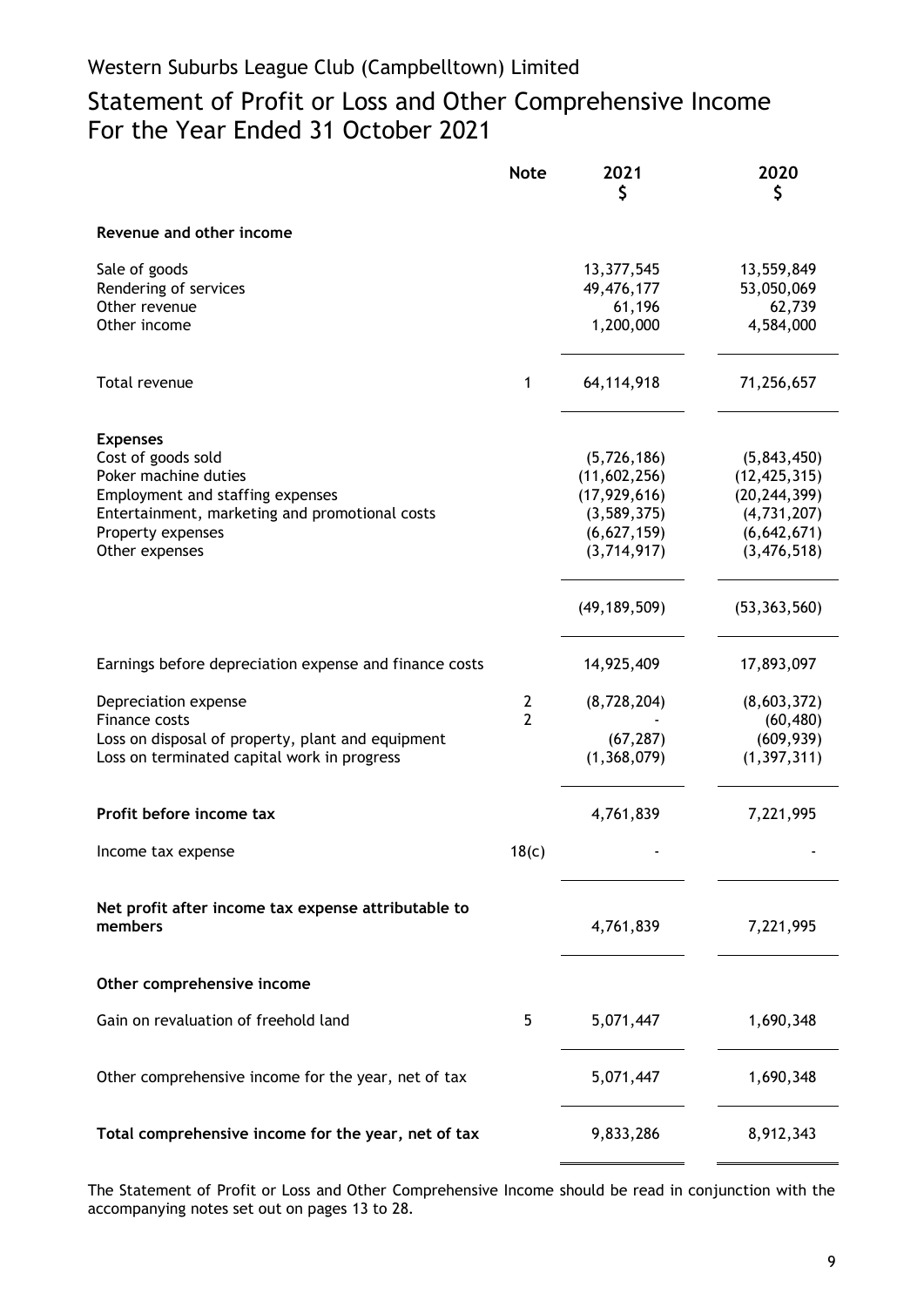# Western Suburbs League Club (Campbelltown) Limited

# Statement of Financial Position As at 31 October 2021

|                                                          | <b>Note</b>   | 2021<br>Ş                 | 2020<br>Ş                 |
|----------------------------------------------------------|---------------|---------------------------|---------------------------|
| <b>ASSETS</b>                                            |               |                           |                           |
| <b>Current Assets</b>                                    |               |                           |                           |
| Cash and cash equivalents<br>Trade and other receivables | 3             | 9,636,134<br>1,325,674    | 9,531,430<br>150,264      |
| Inventories                                              |               | 505,989                   | 564,352                   |
| Other current assets                                     | 4             | 865,009                   | 1,098,430                 |
| <b>Total Current Assets</b>                              |               | 12,332,806                | 11,344,476                |
| <b>Non-Current Assets</b>                                |               |                           |                           |
| Property, plant and equipment                            | 5             | 127,663,305               | 121,772,907               |
| Intangible assets<br>Right of use assets                 | $\frac{6}{7}$ | 9,961,259<br>2,491,389    | 9,929,921<br>2,524,608    |
| <b>Total Non-Current Assets</b>                          |               | 140,115,953               | 134,227,436               |
| <b>Total Assets</b>                                      |               | 152,448,759               | 145,571,912               |
| <b>LIABILITIES</b>                                       |               |                           |                           |
| <b>Current Liabilities</b>                               |               |                           |                           |
| Trade and other payables<br><b>Employee benefits</b>     | 8<br>10       | 7,812,142<br>1,756,981    | 10,840,069<br>1,617,569   |
| Income in advance                                        |               | 821,592                   | 737,781                   |
| <b>Total Current Liabilities</b>                         |               | 10,390,715                | 13, 195, 419              |
| <b>Non-Current Liabilities</b>                           |               |                           |                           |
| <b>Employee benefits</b>                                 | 10            | 252,846                   | 301,407                   |
| Income in advance                                        |               | 324,919                   | 428,093                   |
| <b>Total Non-Current Liabilities</b>                     |               | 577,765                   | 729,500                   |
| <b>Total Liabilities</b>                                 |               | 10,968,480                | 13,924,919                |
| <b>Net Assets</b>                                        |               | 141,480,279               | 131,646,993               |
| <b>MEMBERS' FUNDS</b>                                    |               |                           |                           |
| Retained profits<br>Reserves                             | 11            | 112,779,029<br>28,701,250 | 108,017,190<br>23,629,803 |
| <b>Total Members' Funds</b>                              |               | 141,480,279               | 131,646,993               |
|                                                          |               |                           |                           |

The Statement of Financial Position should be read in conjunction with the accompanying notes set out on pages 13 to 28.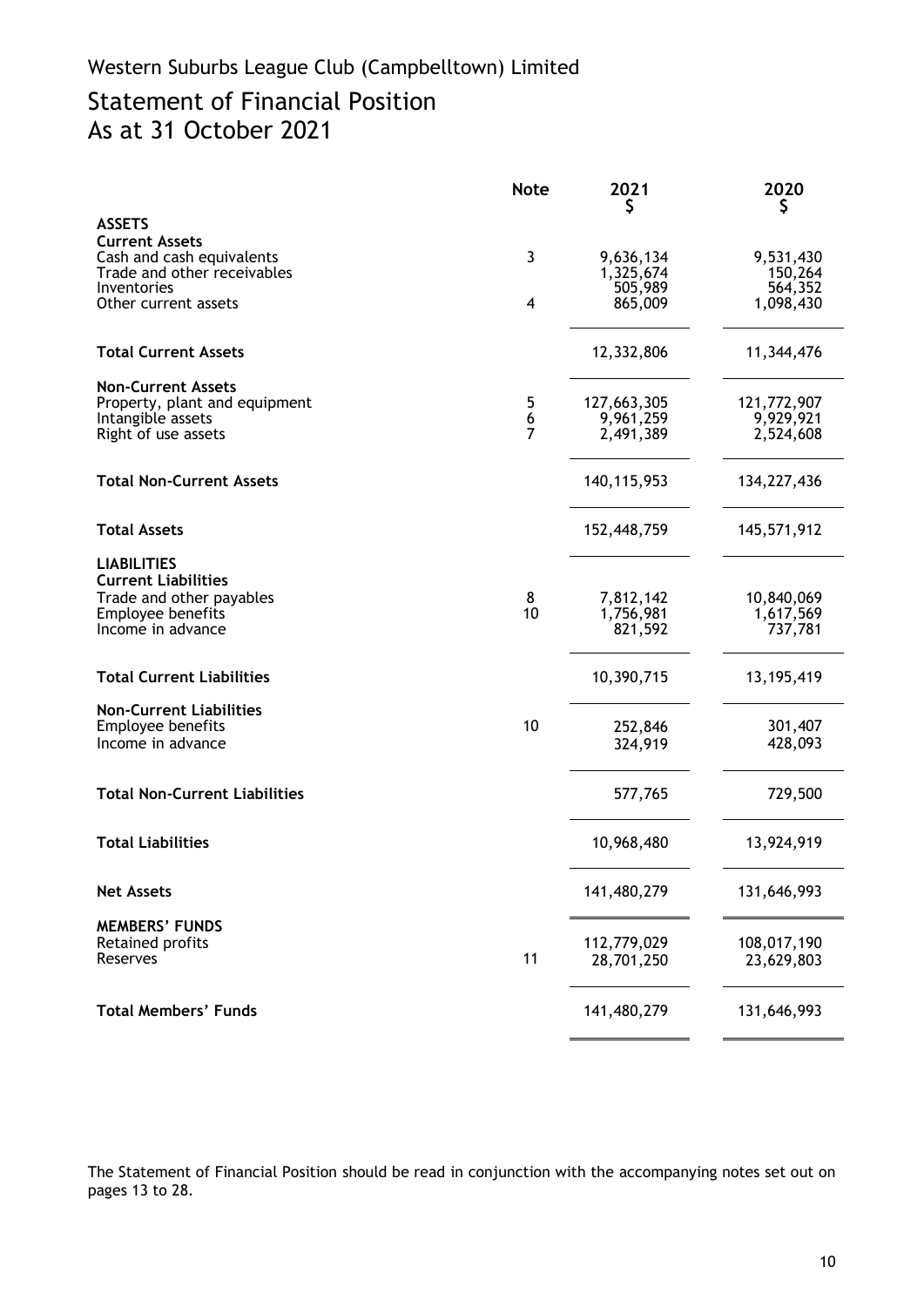# Western Suburbs League Club (Campbelltown) Limited Statement of Changes in Members' Funds For the Year Ended 31 October 2021

|                                          | <b>Reserves</b><br>\$ | <b>Retained</b><br><b>Profits</b><br>\$ | <b>Total</b><br>Members'<br><b>Funds</b><br>\$ |
|------------------------------------------|-----------------------|-----------------------------------------|------------------------------------------------|
| Balance at 31 October 2019               | 21,939,455            | 100,795,195                             | 122,734,650                                    |
| Net profit for the year                  |                       | 7,221,995                               | 7,221,995                                      |
| Other comprehensive income for the year: |                       |                                         |                                                |
| Revaluation of freehold land             | 1,690,348             |                                         | 1,690,348                                      |
| Total comprehensive income for the year  | 1,690,348             | 7,221,995                               | 8,912,343                                      |
| Balance at 31 October 2020               | 23,629,803            | 108,017,190                             | 131,646,993                                    |
| Net profit for the year                  |                       | 4,761,839                               | 4,761,839                                      |
| Other comprehensive income for the year: |                       |                                         |                                                |
| Revaluation of freehold land             | 5,071,447             |                                         | 5,071,447                                      |
| Total comprehensive income for the year  | 5,071,447             | 4,761,839                               | 9,833,286                                      |
| Balance at 31 October 2021               | 28,701,250            | 112,779,029                             | 141,480,279                                    |

The Statement of Changes in Members' Funds should be read in conjunction with the accompanying notes set out on pages 13 to 28.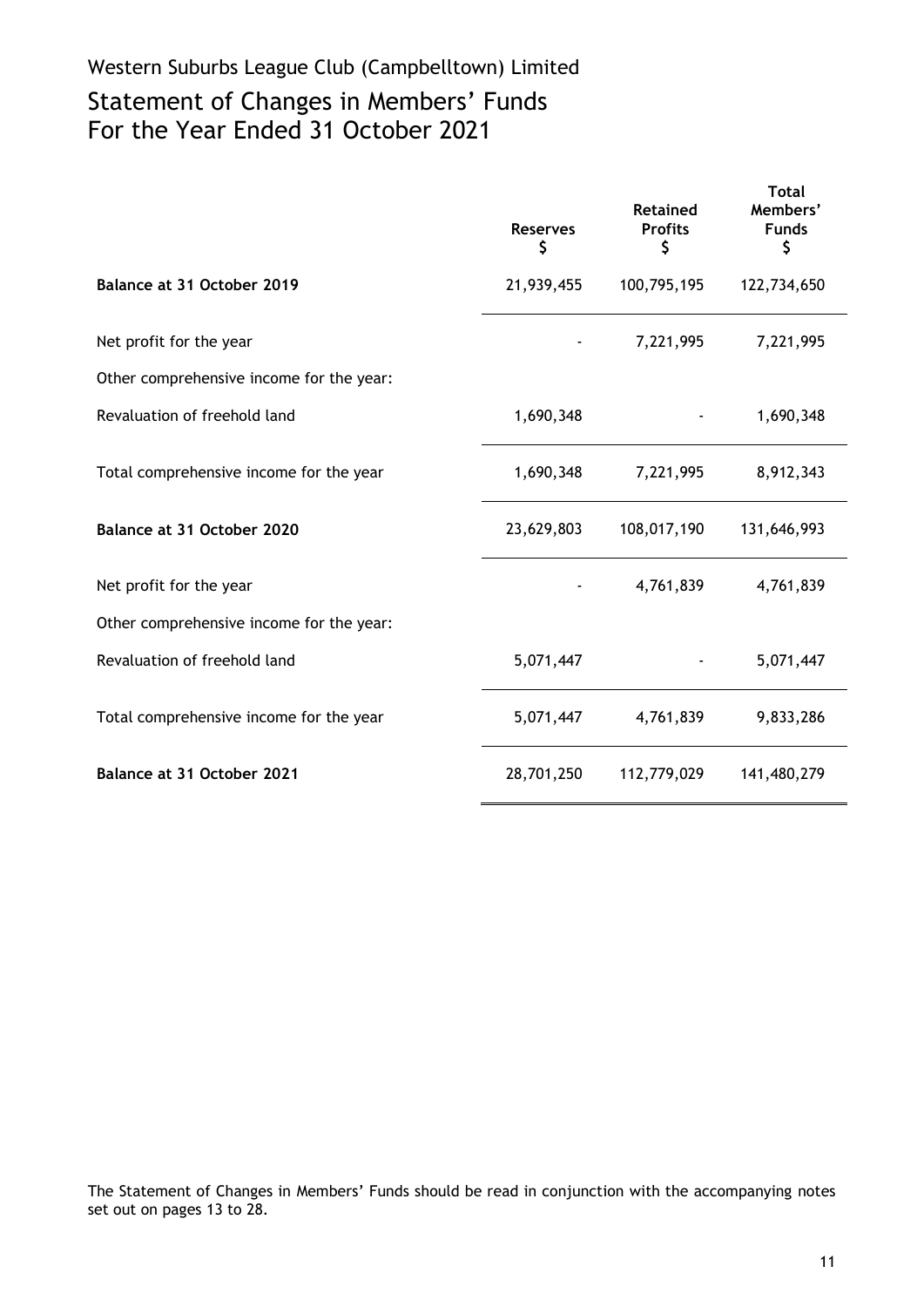# Western Suburbs League Club (Campbelltown) Limited

# Statement of Cash Flows For the Year Ended 31 October 2021

|                                                                                                                                                                                                                            | <b>Note</b> | 2021<br>S                                                | 2020<br>\$                                                              |
|----------------------------------------------------------------------------------------------------------------------------------------------------------------------------------------------------------------------------|-------------|----------------------------------------------------------|-------------------------------------------------------------------------|
| <b>Cash Flows From Operating Activities</b><br>Cash receipts in the course of operations<br>Cash payments in the course of operations<br>Interest paid<br>Interest received<br>Rent received<br>Government grants received |             | 72,911,302<br>(63,053,937)<br>796<br>60,399<br>1,200,000 | 78,601,705<br>(61, 037, 152)<br>(60, 480)<br>106<br>62,633<br>4,584,000 |
| Net cash inflow from operating activities                                                                                                                                                                                  |             | 11,118,560                                               | 22,150,812                                                              |
| <b>Cash Flows From Investing Activities</b><br>Proceeds on sale of property, plant and equipment<br>Payments for property, plant and equipment<br>Payments for intangibles                                                 |             | 52,175<br>(11, 034, 693)<br>(31, 338)                    | 92,260<br>(14, 714, 822)<br>(831, 338)                                  |
| Net cash outflow from investing activities                                                                                                                                                                                 |             | (11, 013, 856)                                           | (15, 453, 900)                                                          |
| <b>Cash Flows From Financing Activities</b><br>(Repayments)/proceeds from borrowings<br>Repayment of hire purchase creditors                                                                                               |             |                                                          | (1, 250, 120)<br>(37, 530)                                              |
| Net cash outflow from financing activities                                                                                                                                                                                 |             |                                                          | (1, 287, 650)                                                           |
| Net increase in cash and cash equivalents<br>Cash and cash equivalents at the beginning of the<br>financial year                                                                                                           |             | 104,704<br>9,531,430                                     | 5,409,262<br>4, 122, 168                                                |
| Cash and cash equivalents at the end of the financial<br>year                                                                                                                                                              | 3           | 9,636,134                                                | 9,531,430                                                               |

The Statement of Cash Flows should be read in conjunction with the accompanying notes set out on pages 13 to 28.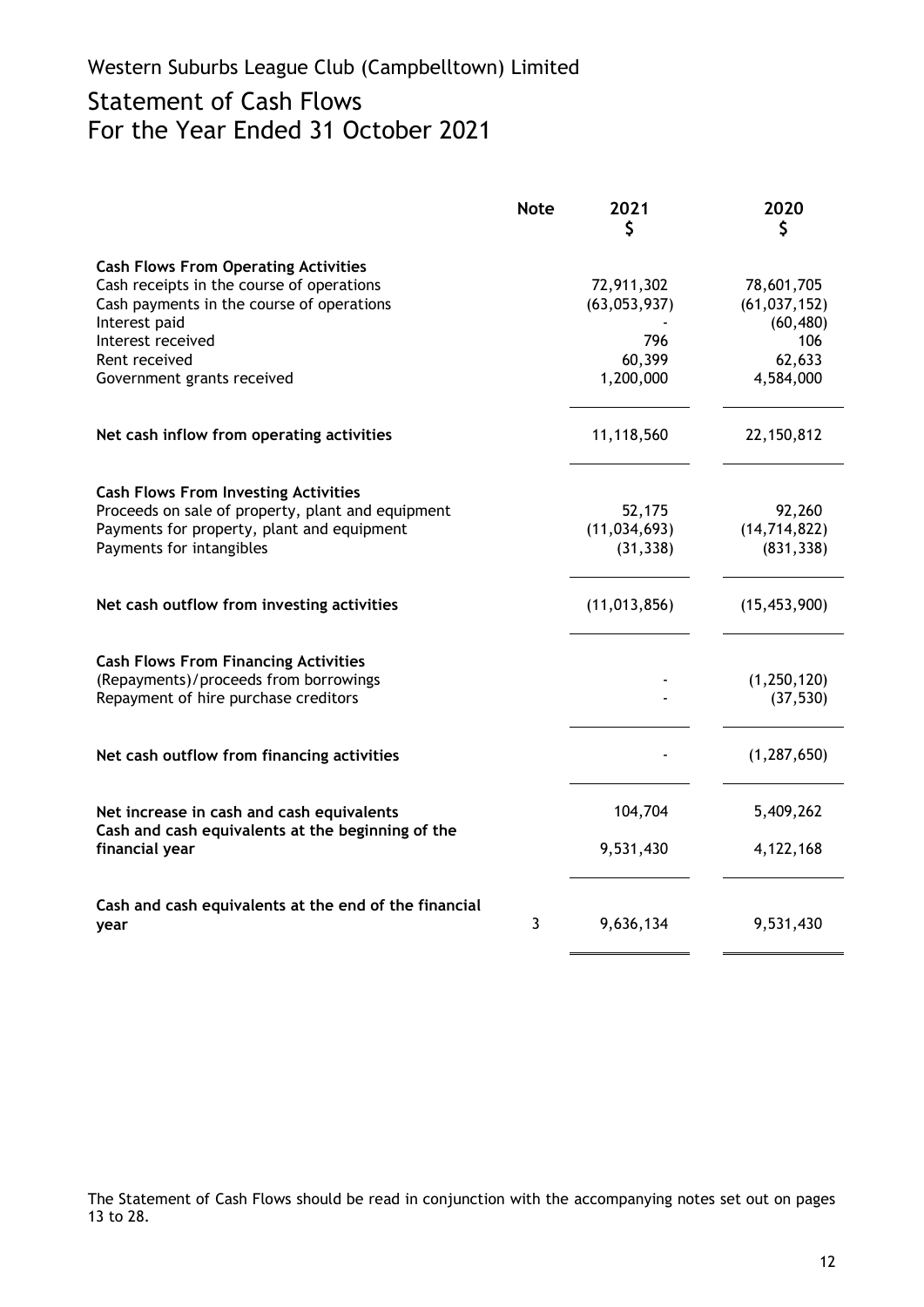# About This Report

Western Suburbs League Club (Campbelltown) Limited is a company limited by guarantee, incorporated and domiciled in Australia and is a not-for-profit entity for the purposes of preparing the financial statements. The financial statements are for Western Suburbs League Club (Campbelltown) Limited as a standalone legal entity.

The financial statements were approved for issue by the Directors on 13 December 2021.

The financial statements are general purposes financial statements which:

- Have been prepared in accordance with the requirements of the *Corporations Act 2001* and Australia Accounting Standards – Reduced Disclosure Requirements issued by the Australian Accounting Standards Board ('AASB');
- Have been prepared under the historical cost convention;
- Are presented in Australian dollars;
- Where necessary comparative information has been restated to conform with changes in presentation in the current year; and
- Have been prepared on a going concern basis.

### **Standards and Interpretations issued but not yet effective**

*AASB 1060 General Purpose Financial Statements - Simplified Disclosures for For-Profit and Not-for-Profit Tier 2 Entities*

This standard is applicable to annual reporting periods beginning on or after 1 November 2021. AASB 1060 provides a new Tier 2 reporting framework with simplified disclosures that are based on the requirements of Australian Accounting Standards for SMEs. Given that the company already prepares financial statements under the reduced disclosure requirements there is not likely to be an impact on the company's financial statements on adoption of this standard.

### **Critical Accounting Judgements, Estimates and Assumptions**

In the process of applying the company's accounting policies, management has made a number of judgements and applied estimates of future events. Judgements and estimates that are material to the financial statements include:

| Estimation of useful lives of assets | Note 5  |
|--------------------------------------|---------|
| Fair value of freehold land          | Note 5  |
| Intangible assets                    | Note 6  |
| Long service leave provision         | Note 10 |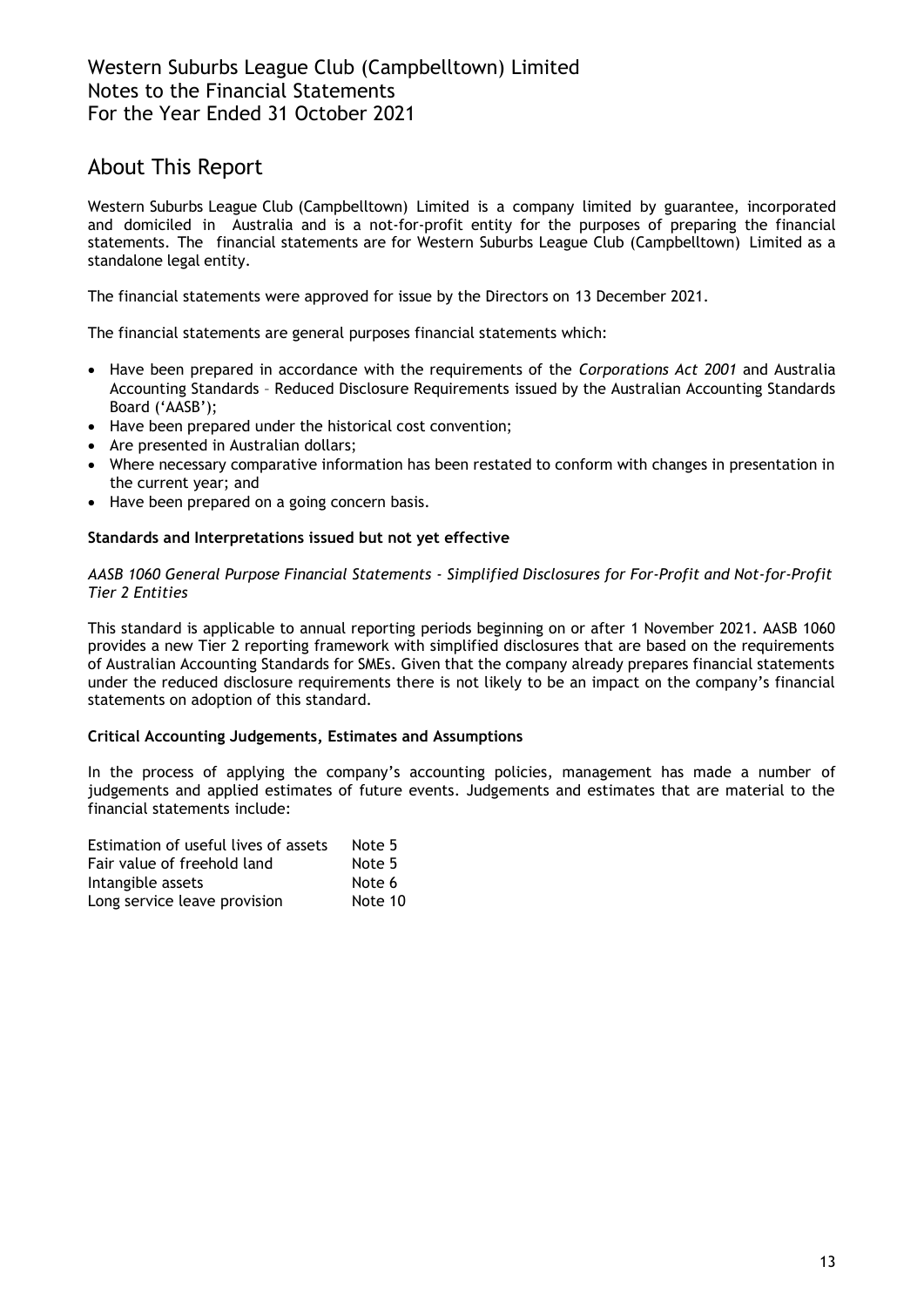|   |                                              | 2021<br>\$   | 2020<br>\$ |
|---|----------------------------------------------|--------------|------------|
| 1 | Revenue and other income                     |              |            |
|   | <b>Sale of Goods Revenue</b>                 |              |            |
|   | Bar sales                                    | 6,469,041    | 6,696,481  |
|   | Catering sales                               | 6,908,504    | 6,863,368  |
|   |                                              | 13,377,545   | 13,559,849 |
|   | <b>Rendering of Services Revenue</b>         |              |            |
|   | Poker machines - net clearances              | 45,584,243   | 48,619,983 |
|   | Members' subscriptions                       | 311,993      | 308,910    |
|   | Entertainment and promotions                 | 191,996      | 214,876    |
|   | Commission received                          | 736,103      | 727,587    |
|   | Golf - Competition fees and related income   | 1,942,225    | 2,483,900  |
|   | Sundry income                                | 709,617      | 694,813    |
|   |                                              | 49,476,177   | 53,050,069 |
|   | <b>Other Revenues</b><br>Interest received   | 796          | 106        |
|   | Rent received and investment property income | 60,399       | 62,633     |
|   | Total other revenue                          | 61,196       | 62,739     |
|   | Other income                                 |              |            |
|   | Government grant income                      | 1,200,000    | 4,584,000  |
|   | Total revenue and other income               | 64, 114, 918 | 71,256,657 |
|   |                                              |              |            |

### **Recognition and measurement:**

Revenues are recognised at fair value of the consideration received or receivable net of the amount of goods and services tax (GST) payable to the taxation authority. Transfer Exchanges of goods or services of the same nature and value without any cash consideration are not recognised as revenues.

### **Sale of Goods**

Revenue from the sale of goods comprises revenue earned from the provision of food, beverage and other goods and is recognised (net of rebates, returns, discounts and other allowances) at the point in time when the performance obligation is satisfied, that is, on delivery of goods to the customer.

### **Rendering of Services**

Revenue from rendering services comprises revenue from gaming facilities together with other services to members and other patrons of the club and is recognised at the point in time the services are provided.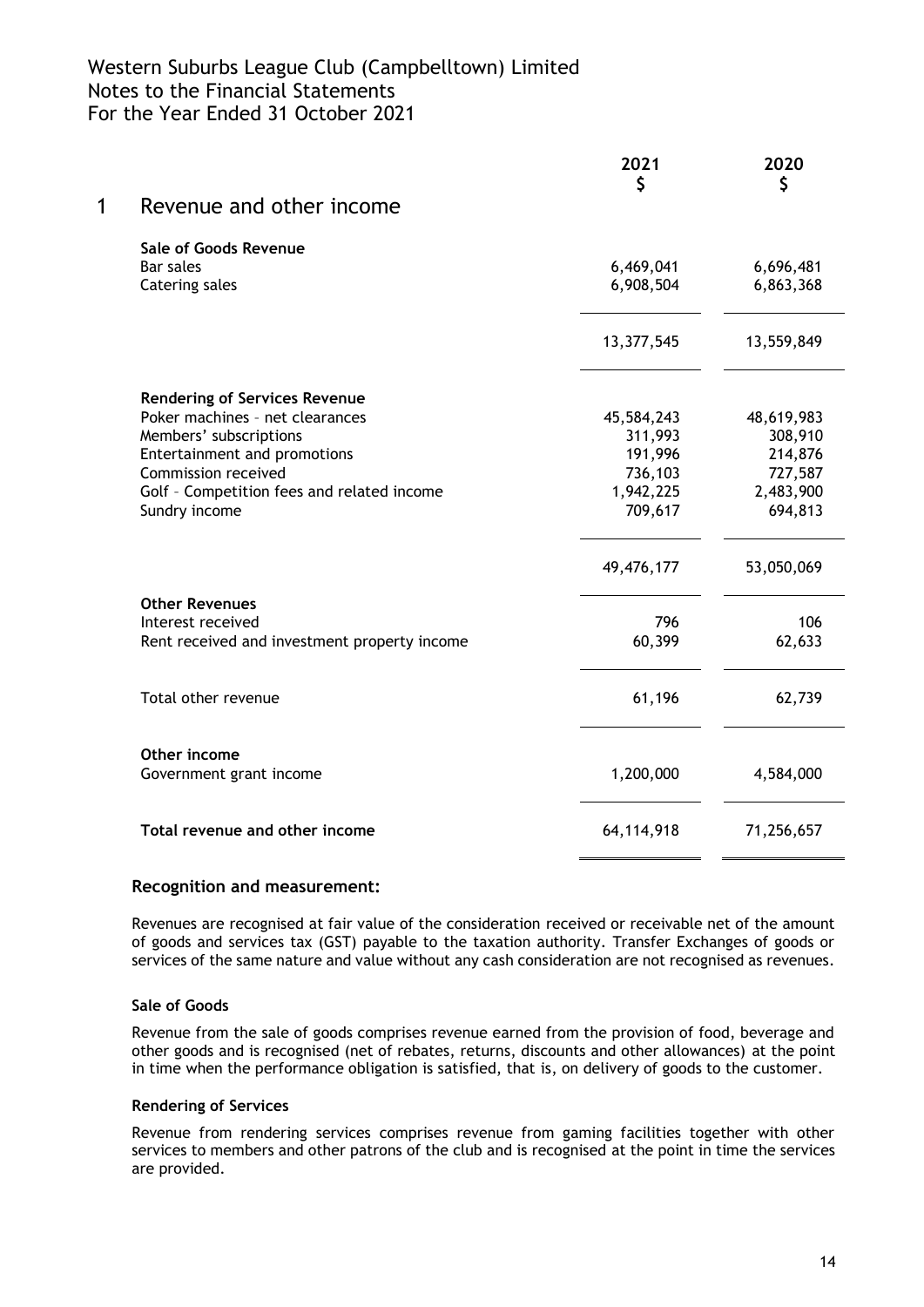## 1 Revenue (continued)

### **Recognition and measurement (continued):**

Golf club revenue comprises competitions fees, green fees, cart hire fees and sponsorship sales**.**  Revenue is recognised at the point in time the services are provided.

Members' subscriptions are payable in advance. Membership subscription revenue is recognised over time, through the period to which it relates. Any membership subscription revenue relating to periods beyond the current financial year is carried forward in the Statement of Financial Position as income received in advance.

#### **Interest Income**

Interest income is recognised using the effective interest rate method, which, for floating rate financial assets is the rate inherent in the instrument.

#### **Rent Income**

Rent income is recognised on a straight-line basis over the term of the relevant lease.

#### **Grant Income**

Grant revenue is recognised over time, as the company satisfies its performance obligations as stated in the grant funding agreements. Where performance obligations are not sufficiently specific, or there are no performance obligations, the grant is recognised as income when the right to receive payment is established.

|   |                                                                                    | 2021<br>\$                          | 2020<br>\$                            |
|---|------------------------------------------------------------------------------------|-------------------------------------|---------------------------------------|
| 2 | <b>Expenses</b>                                                                    |                                     |                                       |
|   | Profit before income tax includes the following<br>specific expenses:              |                                     |                                       |
|   | Finance costs:<br>Banks loans and overdraft                                        |                                     | 60,480                                |
|   | Depreciation<br>Building and improvements<br>Plant and equipment<br>Poker machines | 2,703,450<br>3,291,081<br>2,733,674 | 2,438,740<br>3, 177, 471<br>2,987,161 |
|   | Total depreciation                                                                 | 8,728,204                           | 8,603,372                             |
|   | Net expense from movements in provision for<br>Employee benefits                   | 90,851                              | 111,591                               |
|   | Superannuation expense                                                             | 1,317,478                           | 1,329,963                             |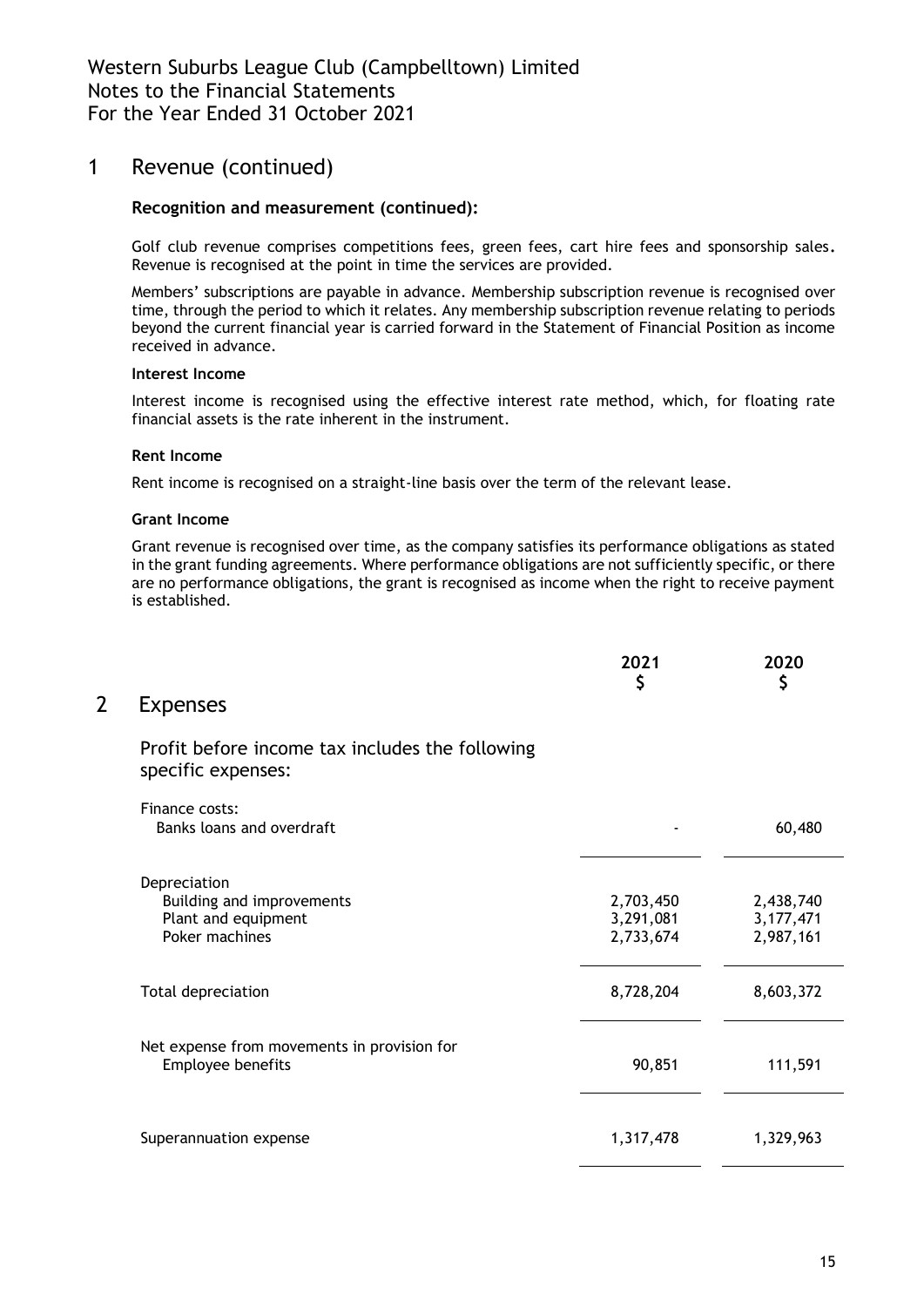# 3 Cash and Cash Equivalents

## Reconciliation of Cash

Cash as at the end of the financial year as shown in the Statement of Cash Flows is reconciled to the related items in the Statement of Financial Position as follows:

|                           | 2021      | 2020      |
|---------------------------|-----------|-----------|
| Cash and cash equivalents | 9,636,134 | 9,531,430 |

## **Recognition and measurement:**

Cash and cash equivalents includes cash on hand, deposits held at call with financial institutions, other short-term, highly liquid investments with original maturities of three months or less that are readily convertible to known amounts of cash and which are subject to an insignificant risk of changes in value.

| 4 | <b>Other Assets</b>                                         | 2021<br>\$        | 2020<br>\$         |
|---|-------------------------------------------------------------|-------------------|--------------------|
|   | <b>Other Current Assets</b><br>Prepayments<br>Other debtors | 776,204<br>88,805 | 938,430<br>160,000 |
|   |                                                             | 865,009           | 1,098,430          |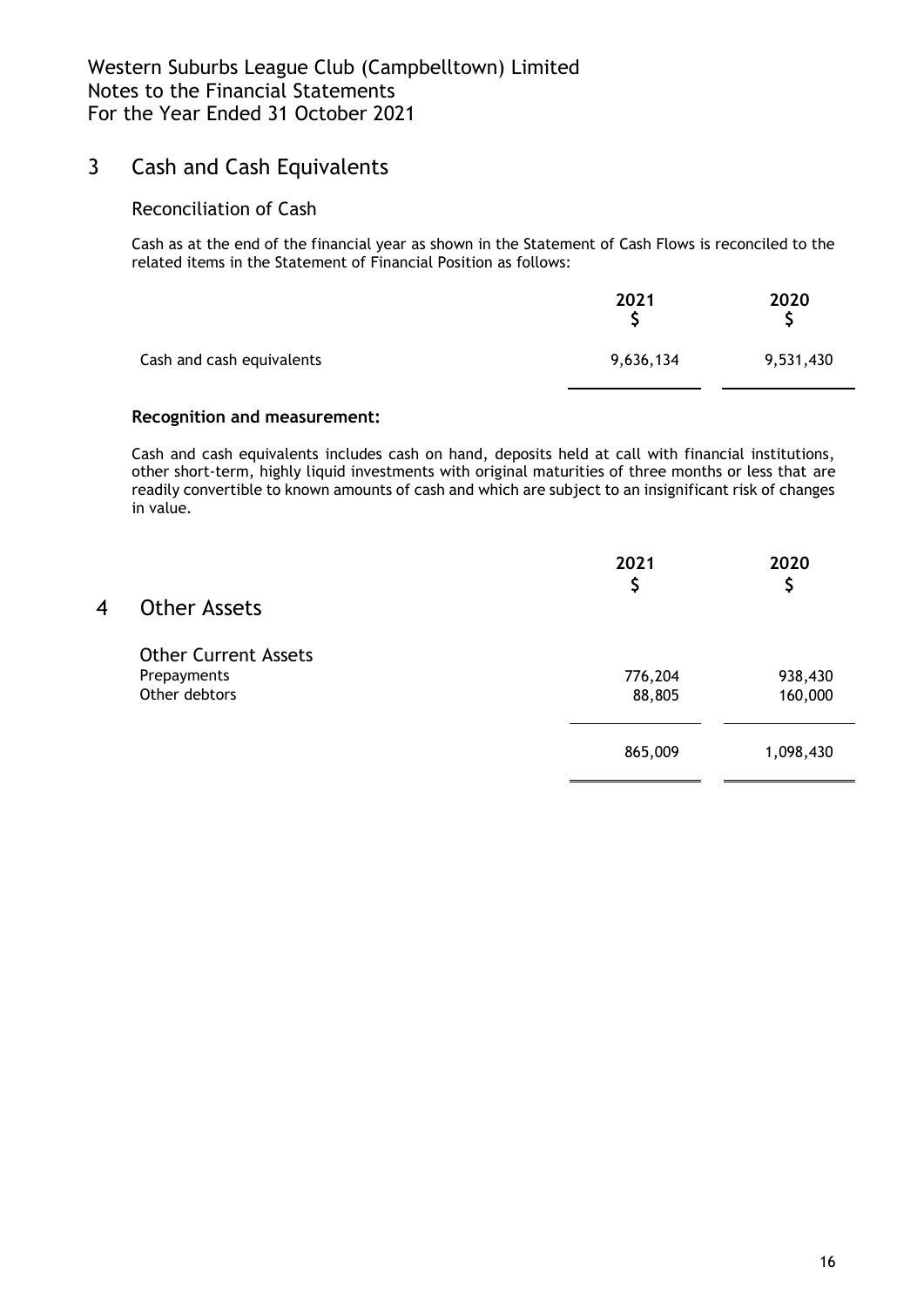|   |                                                                  | 2021<br>\$                   | 2020<br>\$                   |
|---|------------------------------------------------------------------|------------------------------|------------------------------|
| 5 | Property, Plant and Equipment                                    |                              |                              |
|   | Freehold Land, Building and Improvements<br>At fair value        | 45,025,000                   | 38,050,000                   |
|   |                                                                  | 45,025,000                   | 38,050,000                   |
|   | Building and Improvements<br>At cost<br>Accumulated depreciation | 69,700,815<br>(17, 113, 955) | 69,453,404<br>(14, 415, 590) |
|   |                                                                  | 52,586,860                   | 55,037,814                   |
|   | Plant and Equipment<br>At cost<br>Accumulated depreciation       | 40,461,830<br>(23, 149, 230) | 40,093,960<br>(20, 360, 207) |
|   |                                                                  | 17,312,600                   | 19,733,753                   |
|   | <b>Poker Machines</b><br>At cost<br>Accumulated depreciation     | 45,605,933<br>(37, 758, 971) | 44,523,999<br>(36, 867, 327) |
|   |                                                                  | 7,846,962                    | 7,656,672                    |
|   | Capital works in progress<br>At cost                             | 4,891,883                    | 1,294,668                    |
|   | Total property, plant and equipment net book value               | 127,663,305                  | 121,772,907                  |

Refer to Note 8 for details of security over property, plant and equipment.

## **Valuation**

An independent valuation of the Club's land and buildings and improvements was carried out as at 23 September 2021 by registered valuers, Global Valuation Services Pty Limited on the basis of market value for existing use resulting in a valuation of Land and Buildings at \$107,225,000. As buildings are recorded at cost, the valuation has not been brought to account for this class of assets. During the period, the Club obtained an additional portion of land. In accordance with the accounting policy for freehold land, the land was recorded at fair value on the date of transfer.

The Directors believe there is no indication of impairment as defined by accounting standard AASB 136 and that the valuation approach adopted is still the most appropriate approach to take.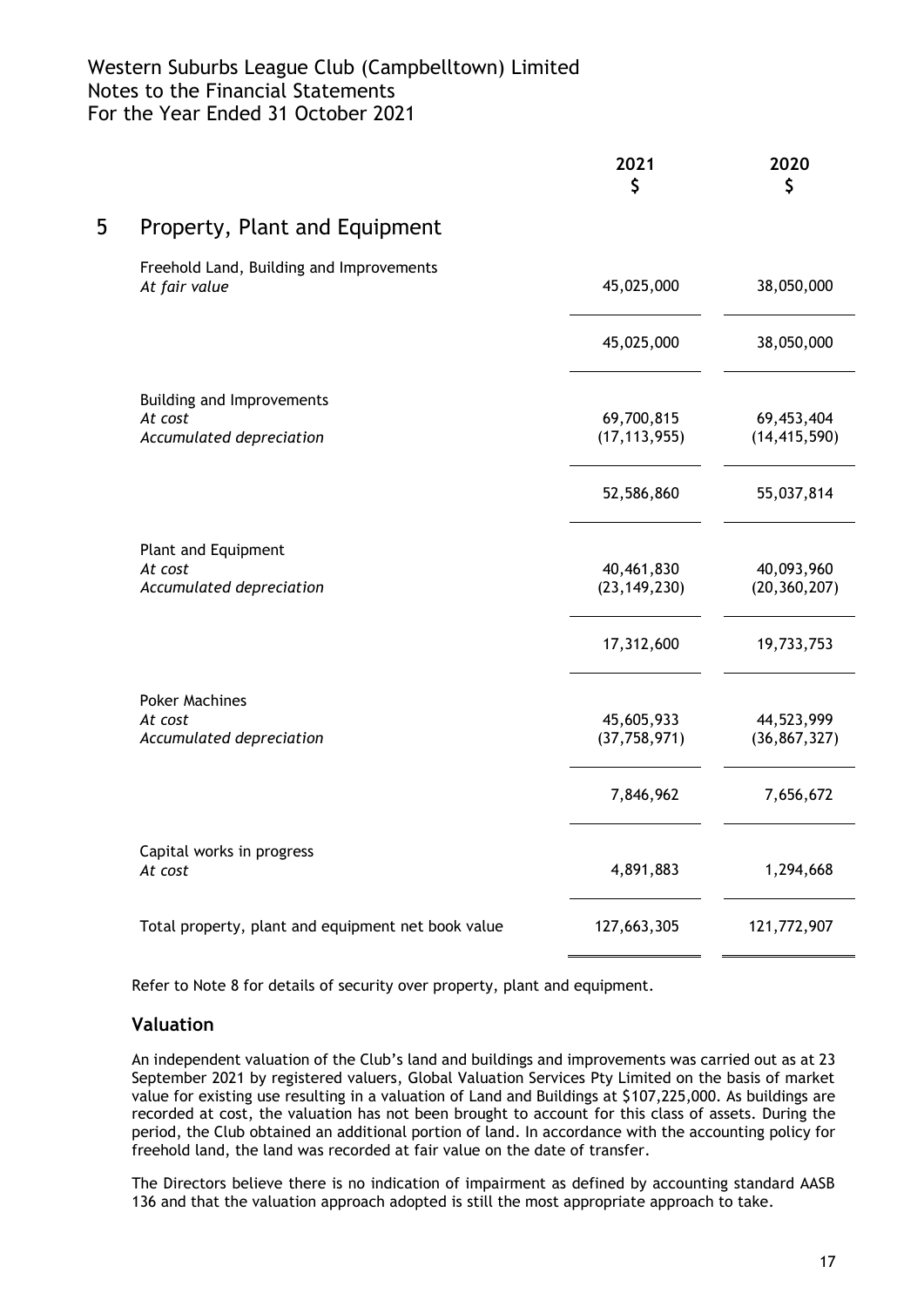# 5 Property, Plant and Equipment (continued)

|                                                                                                                                                                            | 2021<br>\$                                           | 2020<br>\$                                               |
|----------------------------------------------------------------------------------------------------------------------------------------------------------------------------|------------------------------------------------------|----------------------------------------------------------|
| Reconciliations                                                                                                                                                            |                                                      |                                                          |
| <b>Movements in Carrying Amounts</b>                                                                                                                                       |                                                      |                                                          |
| Movements in the carrying amounts for each class of<br>property, plant and equipment between the beginning and<br>the end of the current financial year are set out below: |                                                      |                                                          |
| <b>Freehold Land</b><br>Carrying amount at the beginning of year<br>Transfers from Capital Work in Progress<br><b>Revaluation of Freehold Land</b>                         | 38,050,000<br>1,903,553<br>5,071,447                 | 36,300,000<br>59,652<br>1,690,348                        |
| Carrying amount at end of year                                                                                                                                             | 45,025,000                                           | 38,050,000                                               |
| <b>Buildings and Improvements</b><br>Carrying amount at the beginning of year<br>Transfer from Capital Works in Progress<br>Depreciation expense<br><b>Disposals</b>       | 55,037,814<br>252,496<br>(2,703,450)                 | 46,917,975<br>10,748,685<br>(2,438,740)<br>(190, 106)    |
| Carrying amount at end of year                                                                                                                                             | 52,586,860                                           | 55,037,814                                               |
| <b>Plant and Equipment</b><br>Carrying amount at beginning of year<br>Additions<br>Depreciation expense<br><b>Disposals</b>                                                | 19,733,753<br>982,488<br>(3, 291, 081)<br>(112, 560) | 17, 125, 204<br>6,166,390<br>(3, 177, 471)<br>(380, 370) |
| Carrying amount at end of year                                                                                                                                             | 17,312,600                                           | 19,733,753                                               |
| <b>Poker Machines</b><br>Carrying amount at beginning of year<br>Additions<br>Depreciation expense<br><b>Disposals</b>                                                     | 7,656,672<br>2,930,864<br>(2,733,674)<br>(6,900)     | 7,961,735<br>2,813,821<br>(2,987,161)<br>(131, 723)      |
| Carrying amount at end of year                                                                                                                                             | 7,846,962                                            | 7,656,672                                                |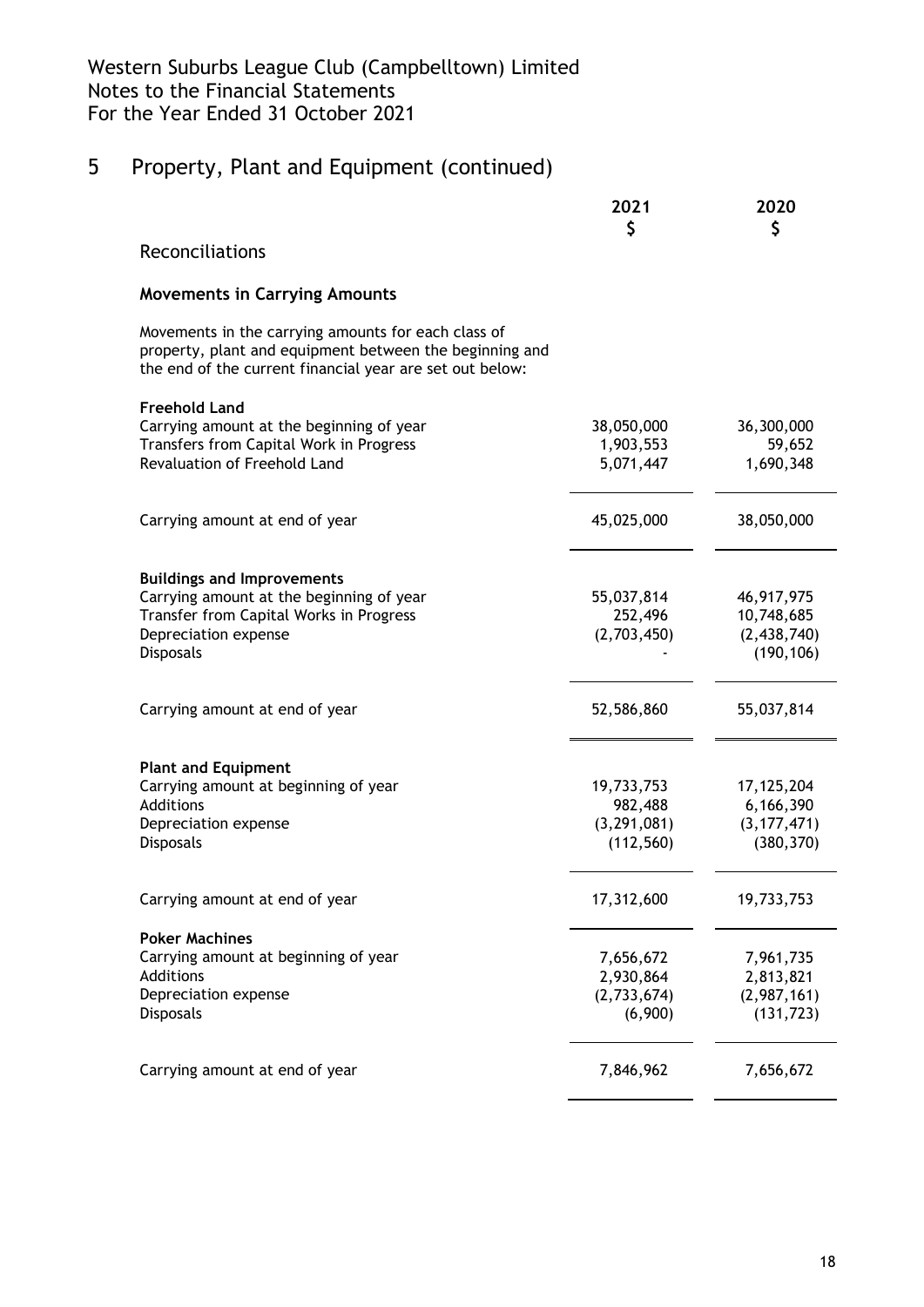# 5 Property, Plant and Equipment (continued)

|                                                                                               | 2021                       | 2020                      |
|-----------------------------------------------------------------------------------------------|----------------------------|---------------------------|
| <b>Capital Works in Progress</b>                                                              |                            |                           |
| Carrying amount at beginning of year<br>Transfer to Freehold Land, Buildings and Improvements | 1,294,668<br>(2, 158, 016) | 7,765,706<br>(10,808,337) |
| Impairment on terminated capital WIP projects                                                 | (1,368,079)                | (1, 397, 311)             |
| Additions                                                                                     | 7,123,310                  | 5,734,610                 |
|                                                                                               |                            |                           |
| Carrying amount at end of year                                                                | 4,891,883                  | 1,294,668                 |
|                                                                                               |                            |                           |
| Total property, plant and equipment net book value                                            | 127,663,305                | 121,772,907               |

## **The following are core properties:**

10 Old Leumeah Road, Leumeah NSW

### **The following are non-core properties:**

Wests Tennis Club Lakeside Golf Club Camden Country Club Gledswood Hills The Greens

### **Recognition and measurement:**

### **Property, plant and equipment at cost**

Property, plant and equipment, excluding Land, are stated at historical cost less depreciation and accumulated impairment losses. Historical cost includes expenditure that is directly attributable to the acquisition of the items.

Subsequent costs are included in the assets' carrying amount or recognised as a separate asset, as appropriate, only when it is probable that future economic benefits associated with the item will flow to the company and the cost of the item can be measured reliably. All other repairs and maintenance are charged to the profit or loss during the financial period in which they are incurred.

Capital works in progress are accounted for at cost and are transferred to property, plant and equipment and depreciated when completed and ready for use. The balance of capital work in progress at 31 October 2021 comprises expenditure incurred on key projects in relation to the Golf Club and course works, and a pedestrian ramp and walkway at the Country Club.

### **Freehold land at fair value**

All freehold land assets are carried at their fair value, in accordance with AASB 13 Fair Value Measurement and AASB 116 Property, Plant and Equipment. Fair value of freehold land is based on market participant's perspective, using valuation techniques (market approach, cost approach, income approach) that maximise relevant observable inputs and minimise unobservable inputs.

When an item of freehold land is revalued, the entire class of asset to which it belongs is also revalued.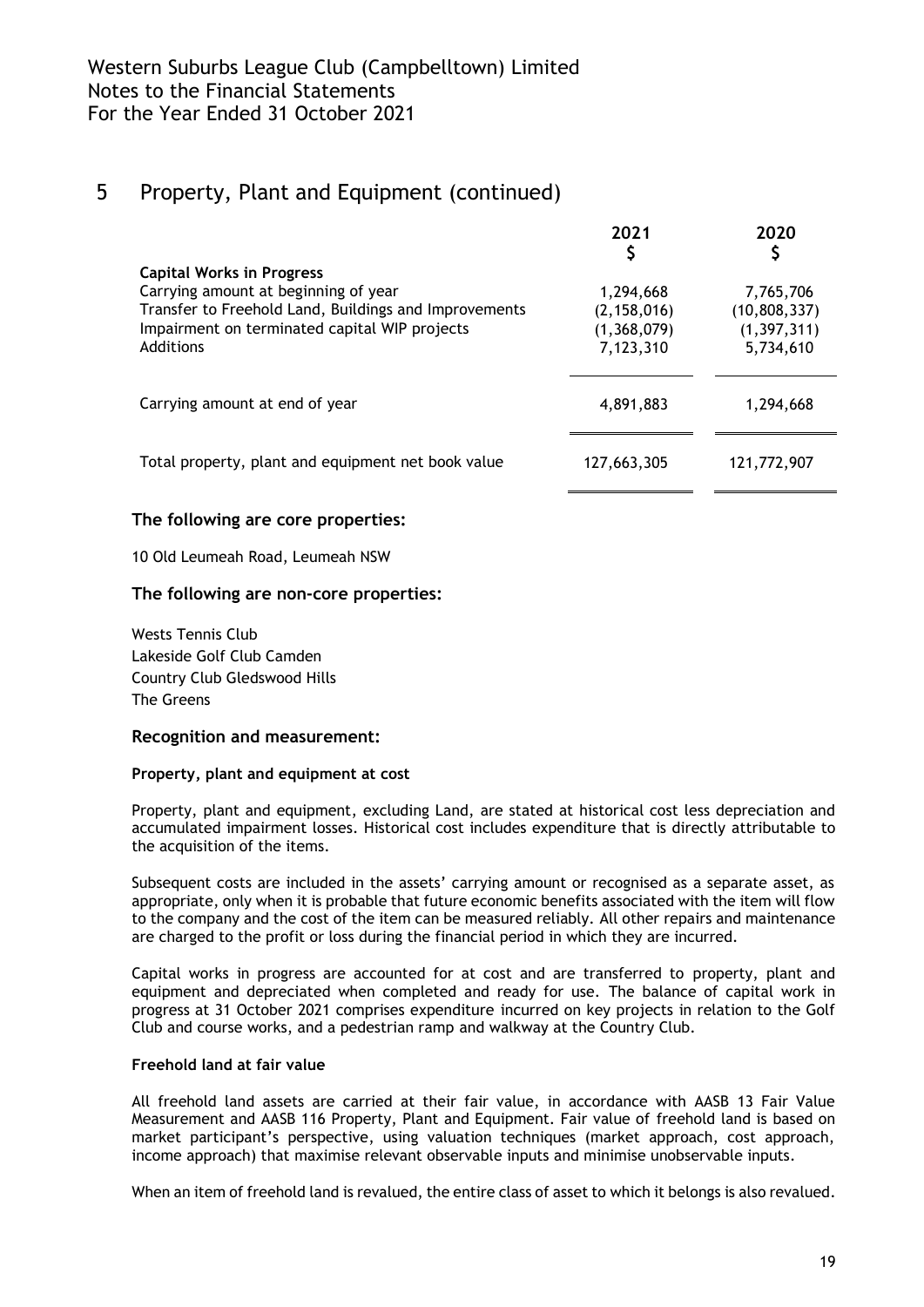# 5 Property, Plant and Equipment (continued)

The depreciable amount of all fixed assets including buildings, but excluding freehold land, is depreciated using the straight line / diminishing value methods to allocate their cost or revalued amounts, net of their residual values, over their estimated useful lives, as follows:

| Buildings & improvements | $2.5\%$ - 10 $\%$ |
|--------------------------|-------------------|
| Plant and equipment      | 7.5% - 40%        |
| Poker machines           | $20\% - 25\%$     |

The assets' residual values and useful lives are reviewed, and adjusted if appropriate, at the end of each reporting period.

An asset's carrying amount is written down immediately to its recoverable amount if the asset's carrying amount is greater than its estimated recoverable amount.

Gains and losses on disposals are determined by comparing proceeds with carrying amount. These are included in the profit or loss.

### **Key accounting estimate: Useful lives of assets**

The company determines the estimated useful lives and related depreciation and amortisation charges for its property, plant and equipment and finite life intangible assets. The useful lives could change significantly as a result of technical innovations or some other event. The depreciation and amortisation charge will increase where the useful lives are less than previously estimated lives, or technically obsolete or non-strategic assets that have been abandoned or sold will be written off or written down.

### **Revaluations**

Following initial recognition at cost, land assets are carried at fair value and accumulated impairment losses. Valuations are to be conducted with sufficient frequency to ensure that the carrying amounts of assets do not differ materially from the assets' fair values as at the reporting date. Freehold land assets are revalued every 3 years. A revaluation of freehold land was conducted as at 23 September 2021, and was based upon the assessment of an independent valuation expert.

Revaluation increments for all land and buildings are recognised in other comprehensive income and credited to the revaluation reserve in equity. See Note 11 for further details of the revaluation reserve. However, to the extent that an increment reverses a revaluation decrement in respect of the same class of asset previously recognised as a loss in the statement of profit or loss, the increment is recognised immediately as a gain in the statement of profit or loss. Revaluation decrements for all property, plant and equipment are recognised immediately as a loss in the net result, except to the extent that it offsets an existing revaluation reserve on the same class of assets, in which case, the decrement is debited directly to the asset revaluation reserve.

#### **Key accounting estimate: Fair value of freehold land**

Fair value of freehold land is based on market participant's perspective, using valuation techniques (market approach, cost approach, income approach) that maximise relevant observable inputs and minimise unobservable inputs.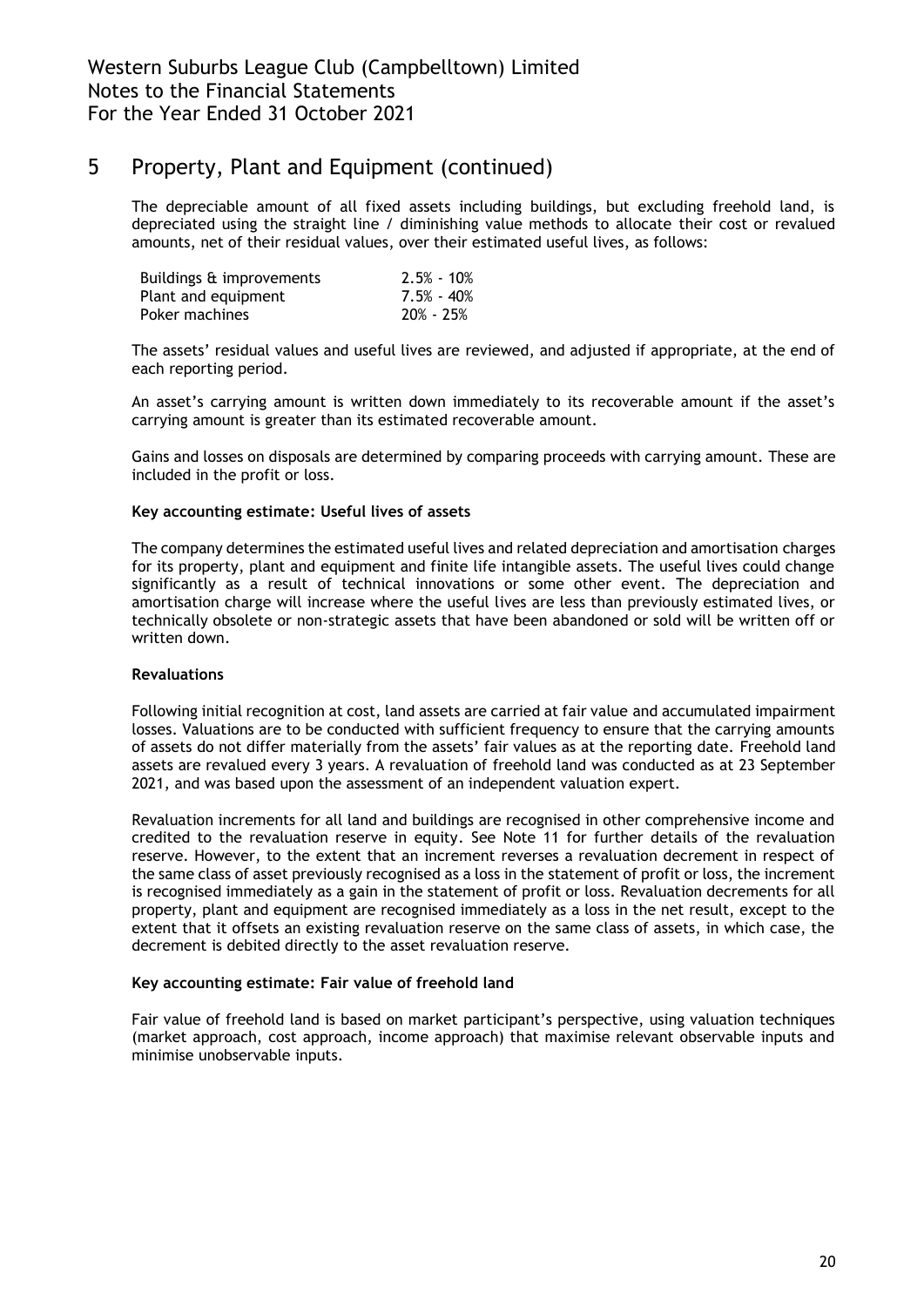|   |                                                                   | 2021<br>Ş           | 2020<br>\$           |
|---|-------------------------------------------------------------------|---------------------|----------------------|
| 6 | Intangible Assets                                                 |                     |                      |
|   | Poker machine entitlements                                        |                     |                      |
|   | At cost<br>Accumulated impairment losses                          | 9,961,259           | 9,929,921            |
|   | Net carrying value                                                | 9,961,259           | 9,929,921            |
|   | <b>Movements in Carrying Amounts</b>                              |                     |                      |
|   | Carrying amount at beginning of year<br>Additions during the year | 9,929,921<br>31,338 | 9,098,583<br>831,338 |
|   | Total intangible assets                                           | 9,961,259           | 9,929,921            |

## **Recognition and measurement:**

The intangible assets, being poker machine entitlements, are not amortised. Instead, poker machine entitlements are tested for impairment annually or more frequently if events or changes in circumstances indicate that it might be impaired, and are carried at cost less accumulated impairment losses. Poker machine entitlements are administrated by the state government and restrict the number of poker machines that can be installed by licensed club holder. The entitlements which may be transferred or acquired or sold do not have an expiration date and are therefore poker machine entitlements are deemed to have an indefinite useful life.

### **Key accounting estimate: Impairment of Poker Machine Entitlements**

Impairment of poker machine entitlements is recognised based on a value in use calculations and is measured at the present value of the estimated future cash inflows available to the company from the use of these licenses. In determining the present value of the cash inflows, growth rates and appropriate discount factors have been considered.

| Right of use assets                                                                                     | 2021                   | 2020                   |
|---------------------------------------------------------------------------------------------------------|------------------------|------------------------|
| Carrying amount at beginning of year<br>Additions on adoption of AASB 16 Leases<br>Depreciation expense | 2,524,608<br>(33, 219) | 2,557,826<br>(33, 218) |
|                                                                                                         | 2,491,389              | 2,524,608              |

The Club is party to an arrangement whereby a license fee is paid for use of council land for the purpose of cark parking for Club patrons. The arrangement reflects a lease period of 99 years. All amounts payable to the lessee have been paid in advance, and as such no lease liability is recognised in relation to future lease payments.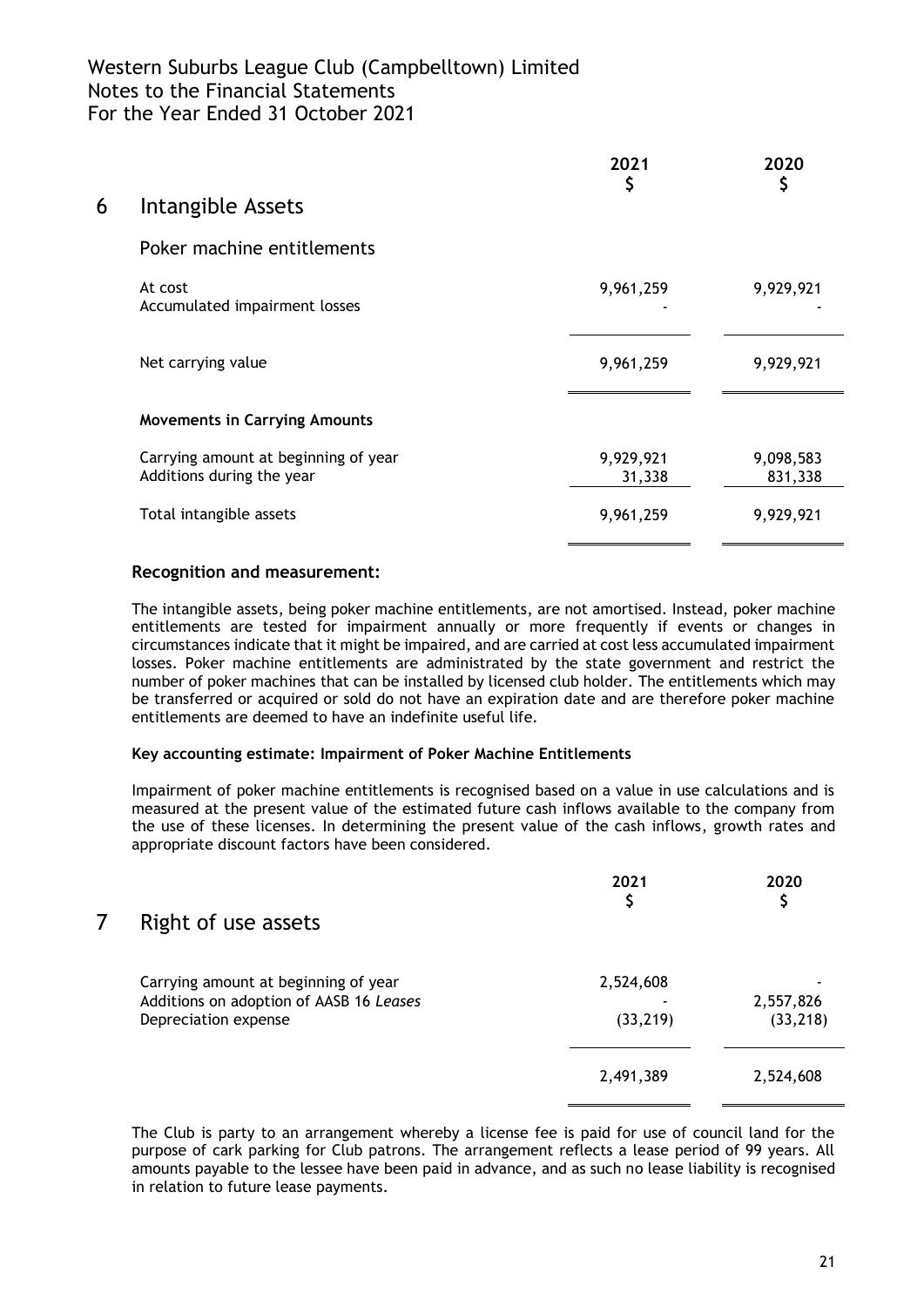# 7 Right-of-use asset (continued)

### **Recognition and measurement**

A right-of-use asset is recognised at the commencement date of a lease. The right-of-use asset is measured at cost, which comprises the initial amount of the lease liability, adjusted for, as applicable, any lease payments made at or before the commencement date net of any lease incentives received, any initial direct costs incurred, and, except where included in the cost of inventories, an estimate of costs expected to be incurred for dismantling and removing the underlying asset, and restoring the site or asset.

Right-of-use assets are depreciated on a straight-line basis over the unexpired period of the lease or the estimated useful life of the asset, whichever is the shorter. Where the Company expects to obtain ownership of the leased asset at the end of the lease term, the depreciation is over its estimated useful life. Right-of use assets are subject to impairment or adjusted for any re-measurement of lease liabilities.

The Company has elected not to recognise a right-of-use asset and corresponding lease liability for short-term leases with terms of 12 months or less and leases of low-value assets. Lease payments on these assets are expensed to profit or loss as incurred.

| 8 | Trade and Other Payables                                                                                      | 2021                                           | 2020                                           |
|---|---------------------------------------------------------------------------------------------------------------|------------------------------------------------|------------------------------------------------|
|   | Trade creditors<br>Goods and Services Tax (GST) payable<br>Gaming tax payable<br>Other creditors and accruals | 2,295,844<br>208,780<br>2,084,845<br>3,222,674 | 1,594,913<br>488,753<br>6,496,718<br>2,259,685 |
|   |                                                                                                               | 7,812,142                                      | 10,840,069                                     |

### **Recognition and measurement:**

Liabilities are recognised for amounts to be paid in the future for goods and services received. Trade accounts payable are normally settled within 60 days.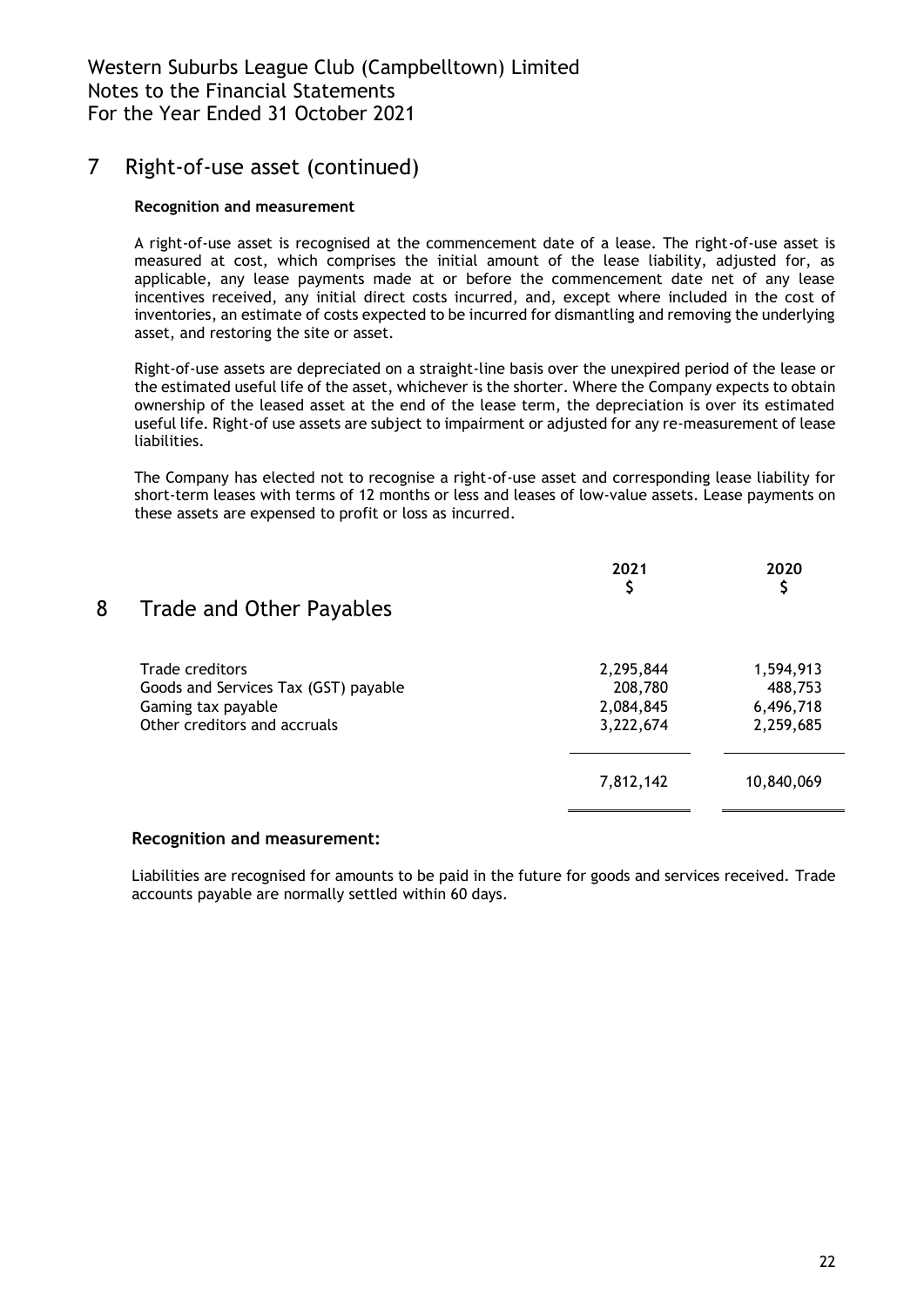|                         | 2021 | 2020 |
|-------------------------|------|------|
|                         |      |      |
| 9 Financial Liabilities |      |      |

## Financing Arrangements

The company has access to the following lines of credit:

Total facilities available:

| Card facility<br>Better Business Loan<br>Bank guarantee facility<br>Hire purchase liabilities | 100,000<br>14,000,000<br>252,083 | 100,000<br>14,000,000<br>252,083 |
|-----------------------------------------------------------------------------------------------|----------------------------------|----------------------------------|
|                                                                                               | 14,352,083                       | 14,352,083                       |
| Facilities utilised at reporting date:                                                        |                                  |                                  |
| <b>Better Business Loan</b><br>Bank guarantee facility<br>Hire purchase liabilities           | 252,083                          | 252,083                          |
|                                                                                               | 252,083                          | 252,083                          |

## Security

The above facilities are secured by the following:

- First registered mortgage over land and properties situated 10 Old Leumeah Road, Leumeah.
- Term deposits held over bank guarantees as security bonds.
- General security interest over all present and after acquired property of Western Suburbs League Club (Campbelltown) Limited.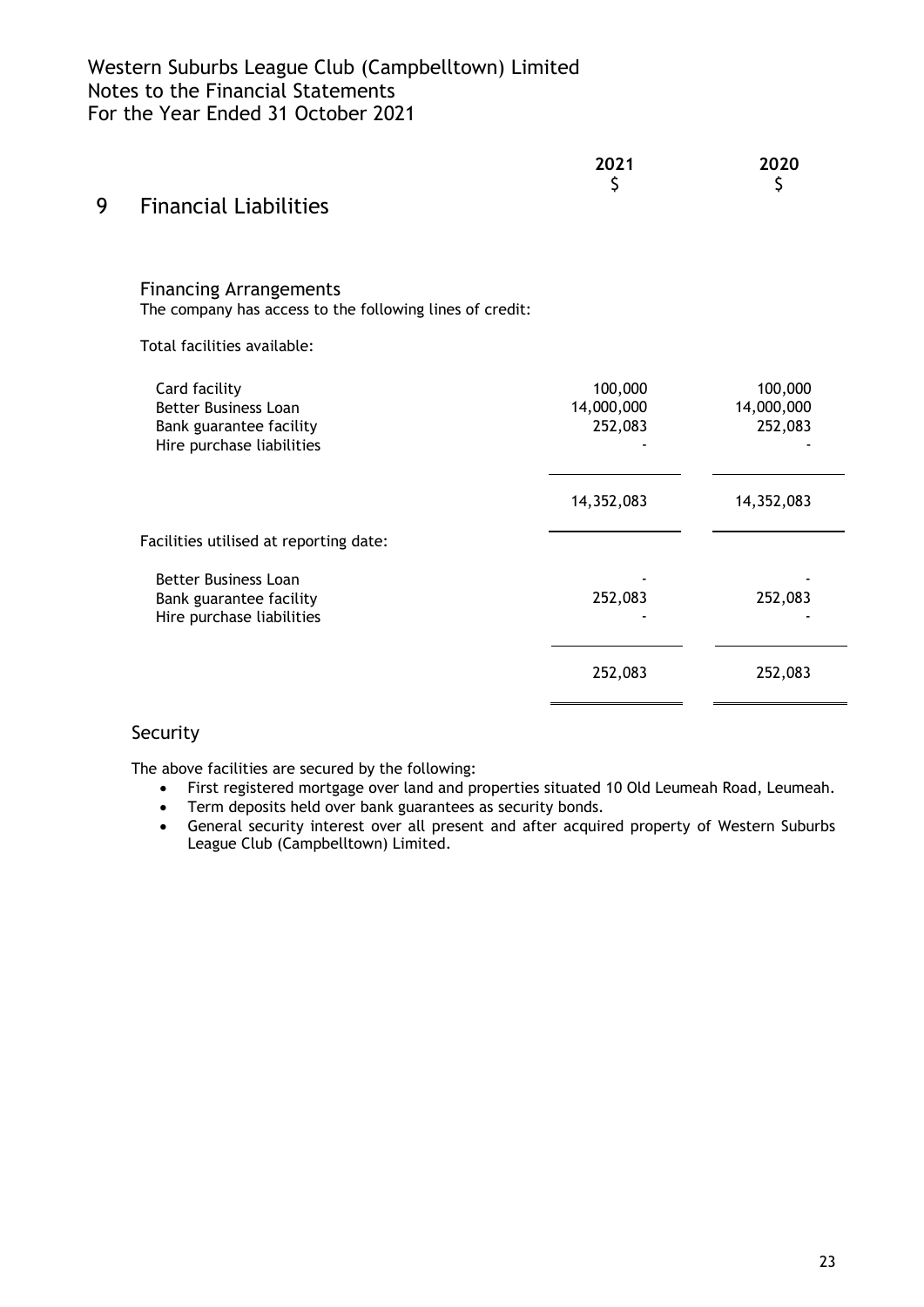| 10 | <b>Employee Benefits</b> | 2021<br>\$ | 2020      |
|----|--------------------------|------------|-----------|
|    | Current                  | 1,756,981  | 1,617,569 |
|    | Non-Current              | 252,846    | 301,407   |

Current employee benefits include \$899,885 (2020: \$839,497) relating to accrued long service leave benefits. It is only expected that approximately \$200,000 of these benefits will be paid out in the next 12 months.

## Superannuation Plans

#### **Contributions**

The company is under a legal obligation to contribute 10% of each employee's base salary to a superannuation fund. The expense recognised in relation to the defined superannuation plan is disclosed in Note 2.

#### **Recognition and measurement:**

#### **Short-term employee benefits**

Liabilities for wages and salaries, including non-monetary benefits, annual leave and long service leave expected to be settled within 12 months of the reporting date are recognised in current liabilities in respect of employees' services up to the reporting date and are measured at the amounts expected to be paid when the liabilities are settled.

#### **Other long-term employee benefits**

The liability for annual leave and long service leave not expected to be settled within 12 months of the reporting date are recognised in non-current liabilities, provided there is an unconditional right to defer settlement of the liability. The liability is measured as the present value of expected future payments to be made in respect of services provided by employees up to the reporting date using the projected unit credit method. Consideration is given to expected future wage and salary levels, experience of employee departures and periods of service. Expected future payments are discounted using market yields at the reporting date on national government bonds with terms to maturity and currency that match, as closely as possible, the estimated future cash outflows.

#### **Key accounting estimate: Long-service leave**

The liability for long service leave is recognised and measured at the present value of the estimated future cash flows to be made in respect of all employees at the reporting date. In determining the present value of the liability, estimates of attrition rates and pay increases through promotion and inflation have been taken into account.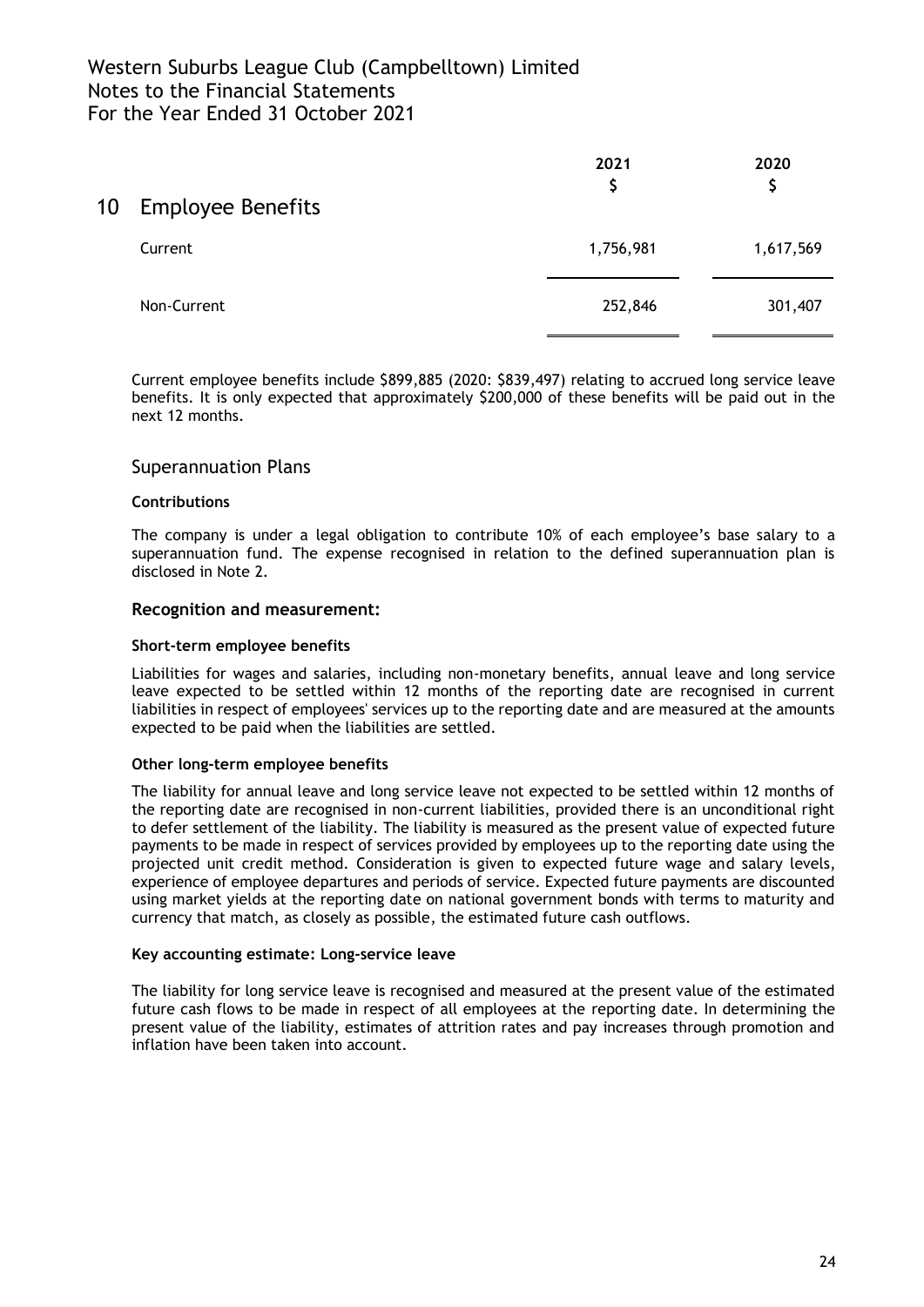| 11 | <b>Reserves</b>                             | 2021<br>Ş               | 2020                    |
|----|---------------------------------------------|-------------------------|-------------------------|
|    | Revaluation reserve<br>Amalgamation reserve | 25,115,618<br>3,585,632 | 20,044,171<br>3,585,632 |
|    | Total reserves                              | 28,701,250              | 23,629,803              |

### **Revaluation reserve**

The revaluation surplus records revaluations of freehold land, see Note 5 for further details.

#### **Amalgamation reserve**

The amalgamation reserves records the fair value of net assets acquired on amalgamation. Amalgamation reserves are recognised as a direct addition to members' funds in the statement of financial position.

## 12 Key Management Personnel Details

### (a) Directors

The following persons were non-executive directors of the company during the financial year:

A Buxton P Lake W Thomson R Warby M Bullock S Stewart S Noyce

### (b) Other Key Management Personnel

The following persons also had authority and responsibility for planning, directing and controlling the activities of the company, directly or indirectly during the financial year:

| <b>Name</b>           | <b>Position</b>                                              |
|-----------------------|--------------------------------------------------------------|
| <b>Daniel Perkiss</b> | Chief Executive Officer (appointed 19 April 2021)            |
| Tony Mathew           | Chief Executive Officer (ceased employment 2 April 2021)     |
| Daniel Grady          | Chief Operating Officer (ceased employment 10 December 2021) |
| David Tasker          | Chief Financial Officer (appointed 12 July 2021)             |
| Leanne Craig          | Group HR Manager                                             |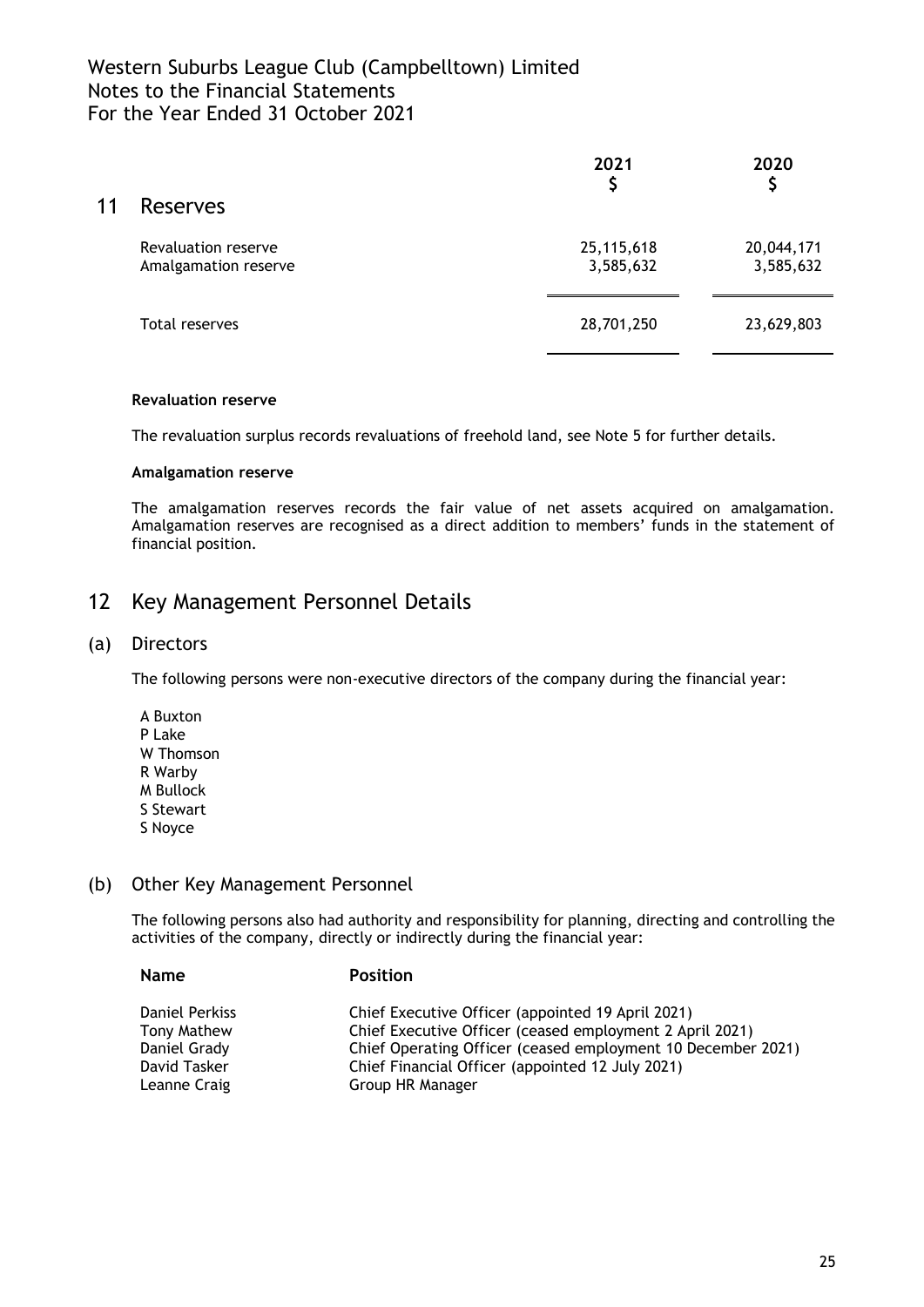## 12 Key Management Personnel Details (continued)

## (c) Key Management Personnel Compensation

|                                                                                   | 2021      | 2020      |
|-----------------------------------------------------------------------------------|-----------|-----------|
| Benefits and payments made to the Directors and Other<br>Key Management Personnel | 1,343,049 | 1,603,297 |

## 13 Related Parties

### Key Management Personnel

Disclosures relating to key management personnel are set out in Note 12.

## Directors' Transactions

From time to time, directors of the company, or their director-related entities, may purchase goods from the company. These purchases are on the same terms and conditions as those entered into by other company employees or customers and are trivial or domestic in nature.

Apart from the details disclosed in this note, no director has entered into a material contract with the company since the end of the previous financial year and there were no material contracts involving directors' interests subsisting at year end.

## 14 Company Details

The company is incorporated and domiciled in Australia as a company limited by guarantee. In accordance with the Constitution of the company, every member of the company undertakes to contribute an amount limited to \$2 per member in the event of the winding up of the company during the time that he is a member or within one year thereafter. At 31 October 2021 there were 78,684 members.

The registered office of the company is 10 Old Leumeah Road, Leumeah NSW 2560.

## 15 Events Subsequent to Reporting Date

There are no matters or circumstances that have arisen since the end of the financial year that have significantly affected or may significantly affect the operations of the company, the results of those operations or the company's state of affairs in future financial years.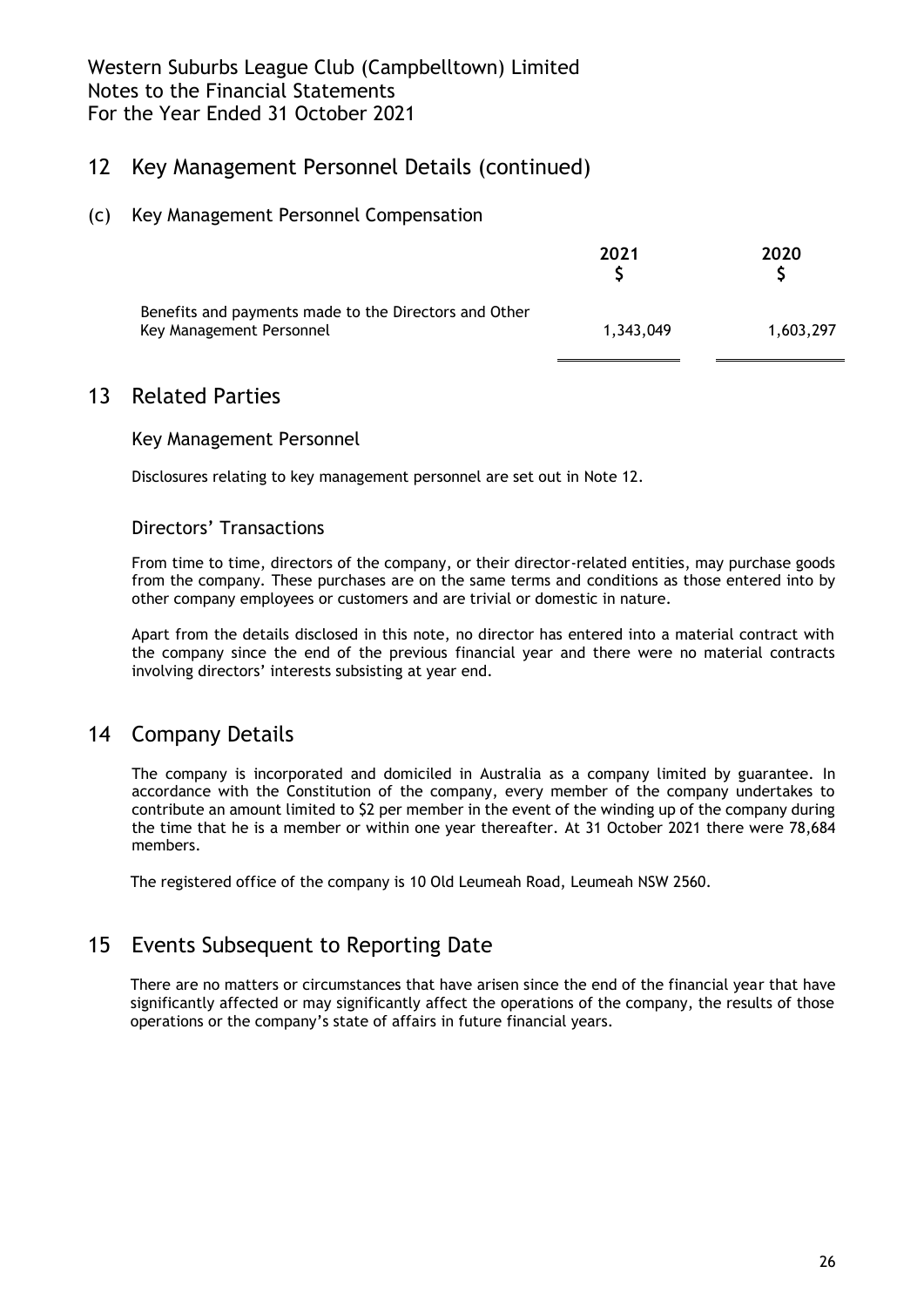## 16 Contingent Liabilities

## Bank Guarantees

The company has given the following bank guarantees:

|                              | 2021              | 2020              |
|------------------------------|-------------------|-------------------|
| <b>TAB</b><br>Camden Council | 20,000<br>232,083 | 20,000<br>232,083 |
| Total                        | 252,083           | 252,083           |

# 17 Summary of Other Significant Accounting Policies

### (a) Goods and Services Tax

Revenues, expenses and assets are recognised net of the amount of goods and services tax (GST), except where the amount of GST incurred is not recoverable from the Australian Taxation Office. In these circumstances, the GST is recognised as part of the cost of acquisition of the asset or as part of the expense.

Receivables and payables in the Statement of Financial Position are shown inclusive of GST. The net amount of GST recoverable from, or payable to, the Australian Taxation Office is included as a current asset or liability in the Statement of Financial Position.

Cash flows are included in the Statement of Cash Flows on a gross basis, except for the GST component of investing and financing activities, which are disclosed as operating cash flows.

Commitments and contingencies are disclosed net of the amount of GST recoverable from, or payable to, the Australian Taxation Office.

## (b) Finance Costs

Finance costs include interest, premiums relating to borrowings, amortisation of ancillary costs incurred in connection with arrangement of borrowings and lease finance charges.

Finance costs are expensed as incurred unless they relate to qualifying assets. Qualifying assets are assets which take more than 12 months to get ready for their intended use or sale. In these circumstances, finance costs are capitalised to the cost of the assets. Where funds are borrowed specifically for the acquisition, construction or production of a qualifying asset, the amount of finance costs capitalised is those incurred in relation to that borrowing, net of any interest earned on those borrowings. Where funds are borrowed generally, finance costs are capitalised using a weighted average capitalisation rate.